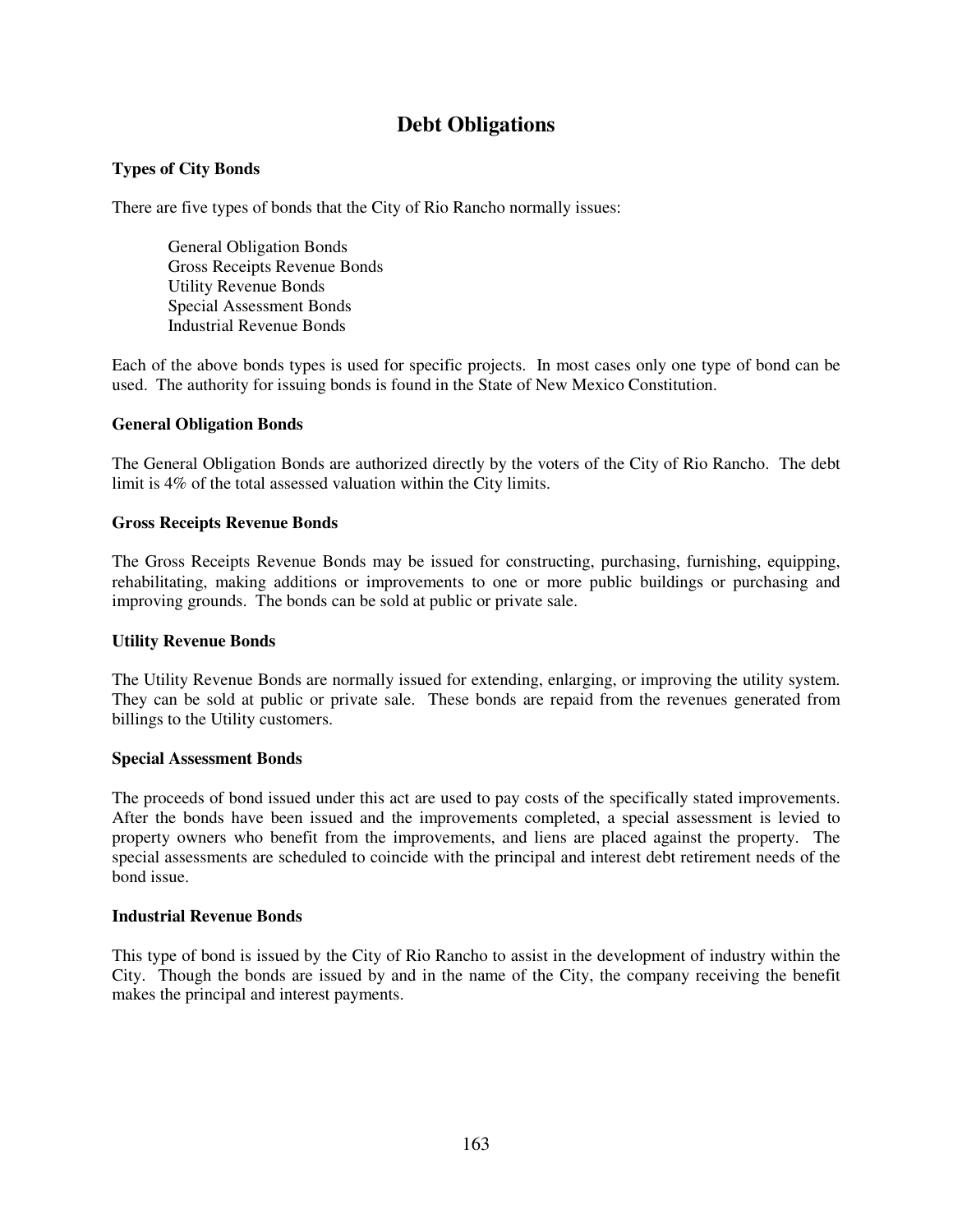#### **Bond Ratings**

To attain the lowest possible interest rates on its bond issues and ensure the largest market for its bonds, the City obtains a credit rating from a major rating service. Ratings are based on the City's perceived ability to repay principal and interest through cash reserves and taxes. The better the rating, the lower the cost of interest that will be paid to bondholders, thus saving money for taxpayers. The major rating services are Moody's Investor Service and Standard & Poor's and Fitch IBCA. A comparison of their respective ratings and the meanings of these ratings are provided below:

| Rating                 |                                           | <b>Description</b>                                                        |
|------------------------|-------------------------------------------|---------------------------------------------------------------------------|
| $\mathbf{Mody's}\$ (1) | <b>Standard &amp; Poor's</b><br>(S & P(2) |                                                                           |
| Aaa                    | AAA                                       | Best quality. Extremely strong capacity to pay<br>principal and interest. |
| Aa                     | AA                                        | High quality. Very strong capacity to pay<br>principal and interest.      |
| $\mathsf{A}$           | A                                         | Upper medium quality. Strong capacity to pay<br>principal and interest.   |
| Baa                    | <b>BBB</b>                                | Medium grade quality. Adequate capacity to pay<br>principal and interest. |
| Ba & lower             | BB & lower                                | Speculative quality. Poor capacity to pay principal<br>and interest.      |

- (1) Moody's adds the number one to three on grades A and Baa to indicated greater strength within these categories.
- (2) Standard & Poor's may add a plus (+) or a minus (-) to grades AA through BB to indicate relative strength within these categories.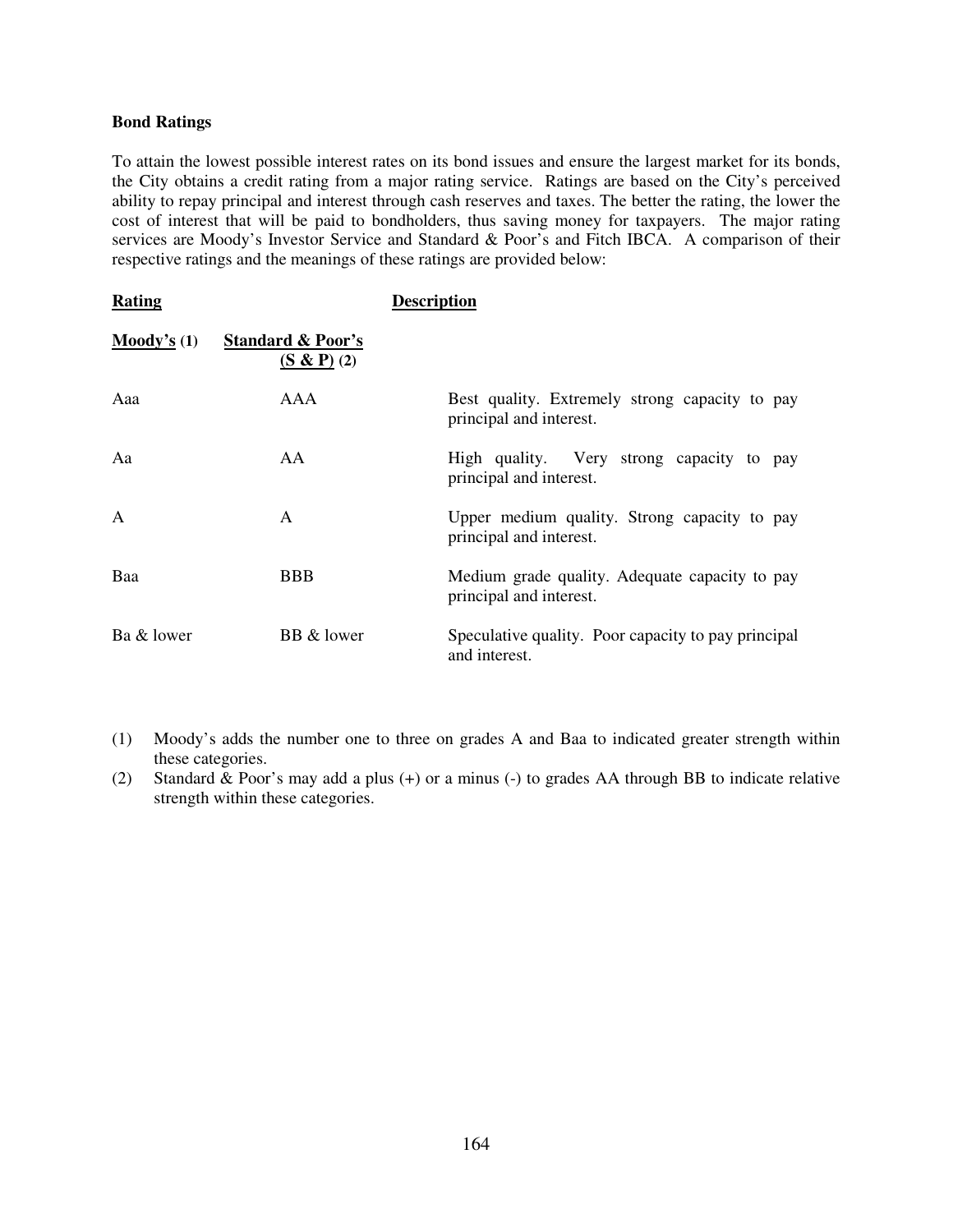# **Current Outstanding Bonds**

Current outstanding bonds issued by the City of Rio Rancho have received the following ratings:

| <b>Issue Date</b> | <b>Description</b>                                           | Original<br><b>Amount</b> | Outstanding<br><b>Balance</b> | <b>Rating</b>        |                  |
|-------------------|--------------------------------------------------------------|---------------------------|-------------------------------|----------------------|------------------|
| 06/01/02          | State Road 528 Impr., Series 2002                            | \$5,000,000               | \$850,000                     | A <sub>1</sub><br>AA | Moody's<br>Fitch |
| 03/16/04          | Water & Wastewater Revenue Bonds,<br>Series 2004             | \$4,395,000               | \$3,195,000                   | AAA<br>$A+$          | S&P<br>Fitch     |
| 08/17/04          | General Obligation Bonds (Library),<br>Series 2004           | \$5,500,000               | \$2,950,000                   | A1<br>AA             | Moody's<br>Fitch |
| 06/29/05          | Taxable Event Center Revenue Bonds,<br>Series 2005           | \$35,750,000              | \$30,980,000                  | A2<br>A              | Moody's<br>S&P   |
| 07/13/05          | Water & Wastewater Revenue Bonds,<br>Series 2005             | \$21,225,000              | \$16,530,000                  | $\mathbf{A}$<br>$A+$ | S&P<br>Fitch     |
| 07/27/05          | NM Gross Receipts Tax Revenue<br>Bonds, Series 2005          | \$18,130,000              | \$16,660,000                  | A1<br>$A+$           | Moody's<br>S&P   |
| 05/31/06          | <b>General Obligation Building Bonds</b><br>Series 2006      | \$7,000,000               | \$4,850,000                   | Aaa<br>AA            | Moody's<br>Fitch |
| 02/28/07          | Water & Wastewater Revenue<br>Improvement Bonds, Series 2007 | \$32,930,000              | \$31,620,000                  | A<br>$A+$            | S&P<br>Fitch     |
| 07/16/08          | Water & Wastewater Revenue Bonds,<br>Series 2008             | \$13,240,000              | \$12,345,000                  | $AA-$<br>$A+$        | S&P<br>Fitch     |
| 05/27/09          | General Obligation Bonds,<br>Series 2009                     | \$25,000,000              | \$20,925,000                  | A1<br>AA-            | Moody's<br>Fitch |
| 06/17/09          | Water & Wastewater Refunding<br>Revenue Bonds, Series 2009   | \$57,990,000              | \$50,535,000                  | $A+$<br>AA-          | Fitch<br>S&P     |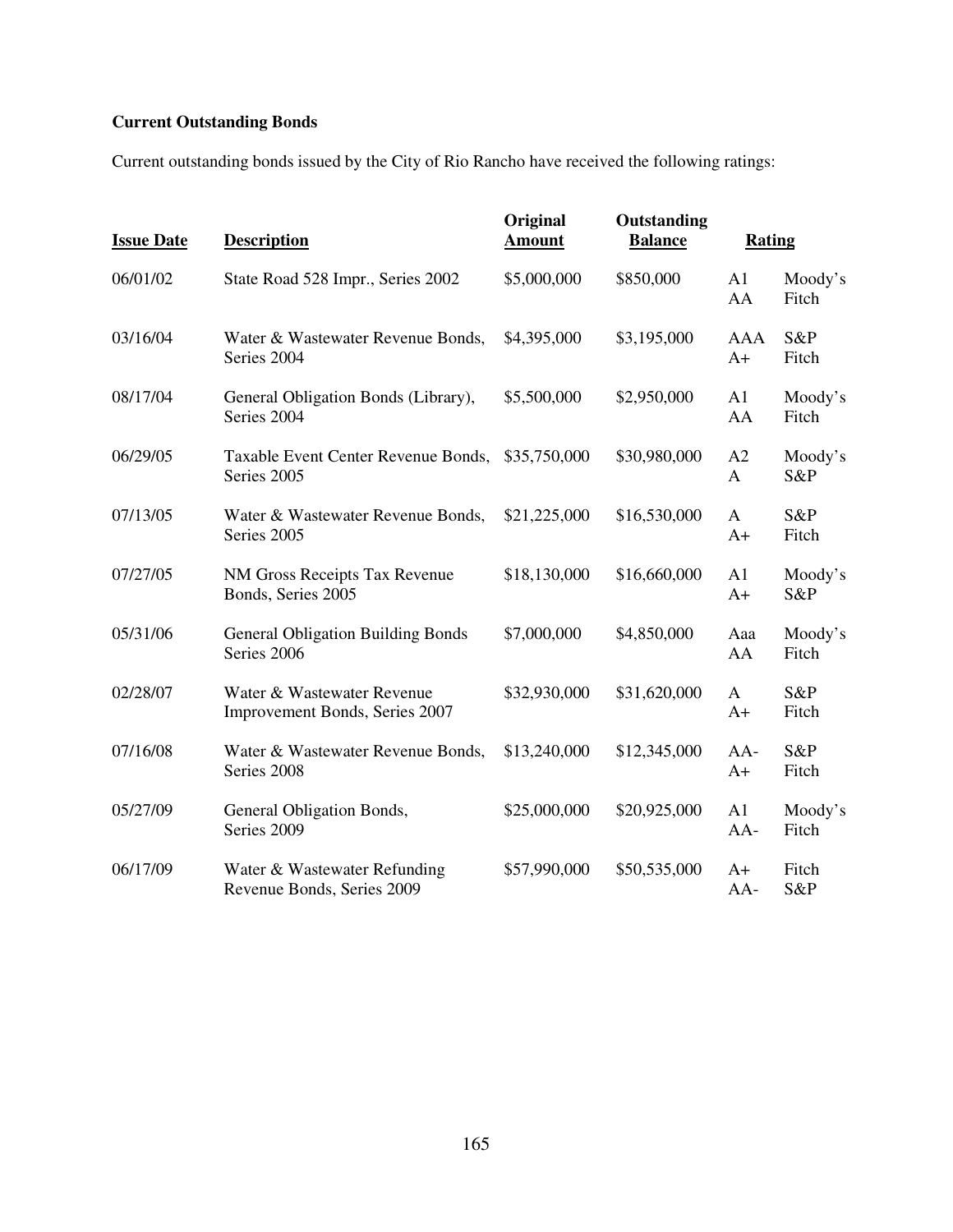## **LONG-TERM OBLIGATIONS AS OF JUNE 30, 2011**

## **DEBT SERVICE REQUIREMENTS**

The annual debt service requirements, principal and interest, for bonded and loan indebtedness are presented in the following table:

| <b>FISCAL</b><br><b>YEAR</b> | <b>GENERAL</b><br><b>OBLIGATION</b> | <b>REVENUE BONDS</b><br><b>WATER/WASTEWATER</b> | <b>REVENUE</b><br><b>BONDS MPEC</b> | <b>REVENUE</b><br><b>BONDS GROSS</b><br><b>RECEIPTS TAX</b> | <b>NM STATE</b><br><b>LOANS</b> | <b>TOTAL</b>  |
|------------------------------|-------------------------------------|-------------------------------------------------|-------------------------------------|-------------------------------------------------------------|---------------------------------|---------------|
| 2012                         | \$4,663,538                         | \$10,587,339                                    | \$2,875,615                         | \$1,383,474                                                 | \$2,770,247                     | \$22,280,213  |
| 2013                         | 3,511,463                           | 10,582,558                                      | 2,876,290                           | 1,695,074                                                   | 4,750,050                       | 23,415,435    |
| 2014                         | 3,330,488                           | 10,588,908                                      | 2,877,973                           | 1,693,274                                                   | 4,750,767                       | 23,241,410    |
| 2015                         | 3,618,081                           | 10,624,158                                      | 2,876,273                           | 1,695,524                                                   | 4,756,120                       | 23,570,156    |
| 2016                         | 3,691,713                           | 10,608,103                                      | 2,875,068                           | 1,695,274                                                   | 4,360,790                       | 23,230,948    |
| 2017                         | 3,756,000                           | 10,595,846                                      | 2,875,818                           | 1,697,524                                                   | 4,355,554                       | 23,280,742    |
| 2018                         | 3,174,750                           | 10,610,659                                      | 2,877,568                           | 1,697,024                                                   | 4,359,004                       | 22,719,005    |
| 2019                         | 3,029,875                           | 10,588,441                                      | 2,875,068                           | 1,693,094                                                   | 4,355,779                       | 22,542,257    |
| 2020                         | 2,193,000                           | 10,591,729                                      | 2,873,318                           | 1,692,594                                                   | 4,356,047                       | 21,706,688    |
| 2021                         | 2,113,000                           | 10,612,509                                      | 2,877,068                           | 1,694,094                                                   | 4,310,561                       | 21,607,232    |
| 2022                         | 1,861,500                           | 10,602,940                                      | 2,872,780                           | 1,697,344                                                   | 4,311,925                       | 21,346,489    |
| 2023                         |                                     | 6,229,286                                       | 2,873,343                           | 1,697,094                                                   | 4,155,369                       | 14,955,092    |
| 2024                         |                                     | 6,219,781                                       | 2,873,240                           | 1,693,344                                                   | 3,449,542                       | 14,235,907    |
| 2025                         |                                     | 5,905,931                                       | 2,877,215                           | 1,696,094                                                   | 3,451,517                       | 13,930,757    |
| 2026                         |                                     | 4,247,350                                       | 2,874,753                           |                                                             | 3,107,354                       | 10,229,457    |
| 2027                         |                                     | 4,247,613                                       | 2,875,853                           |                                                             | 3,106,227                       | 10,229,693    |
| 2028                         |                                     | 4,248,613                                       |                                     |                                                             | 3,027,177                       | 7,275,790     |
| 2029                         |                                     | 4,246,513                                       |                                     |                                                             | 2,287,187                       | 6,533,700     |
| 2030                         |                                     | 4,242,588                                       |                                     |                                                             | 2,287,187                       | 6,529,775     |
| 2031                         |                                     | 4,246,613                                       |                                     |                                                             | 1,755,692                       | 6,002,305     |
| 2032                         |                                     | 4,247,900                                       |                                     |                                                             | 1,680,393                       | 5,928,293     |
| 2033                         |                                     | 868,125                                         |                                     |                                                             |                                 | 868,125       |
| 2034                         |                                     | 867,350                                         |                                     |                                                             |                                 | 867,350       |
|                              |                                     |                                                 |                                     |                                                             |                                 |               |
| <b>TOTAL</b>                 | \$39,943,406                        | \$166,410,849                                   | \$46,007,238                        | \$23,420,824                                                | \$75,744,488                    | \$346,526,805 |

The above table does not include compensated absences or capital leases.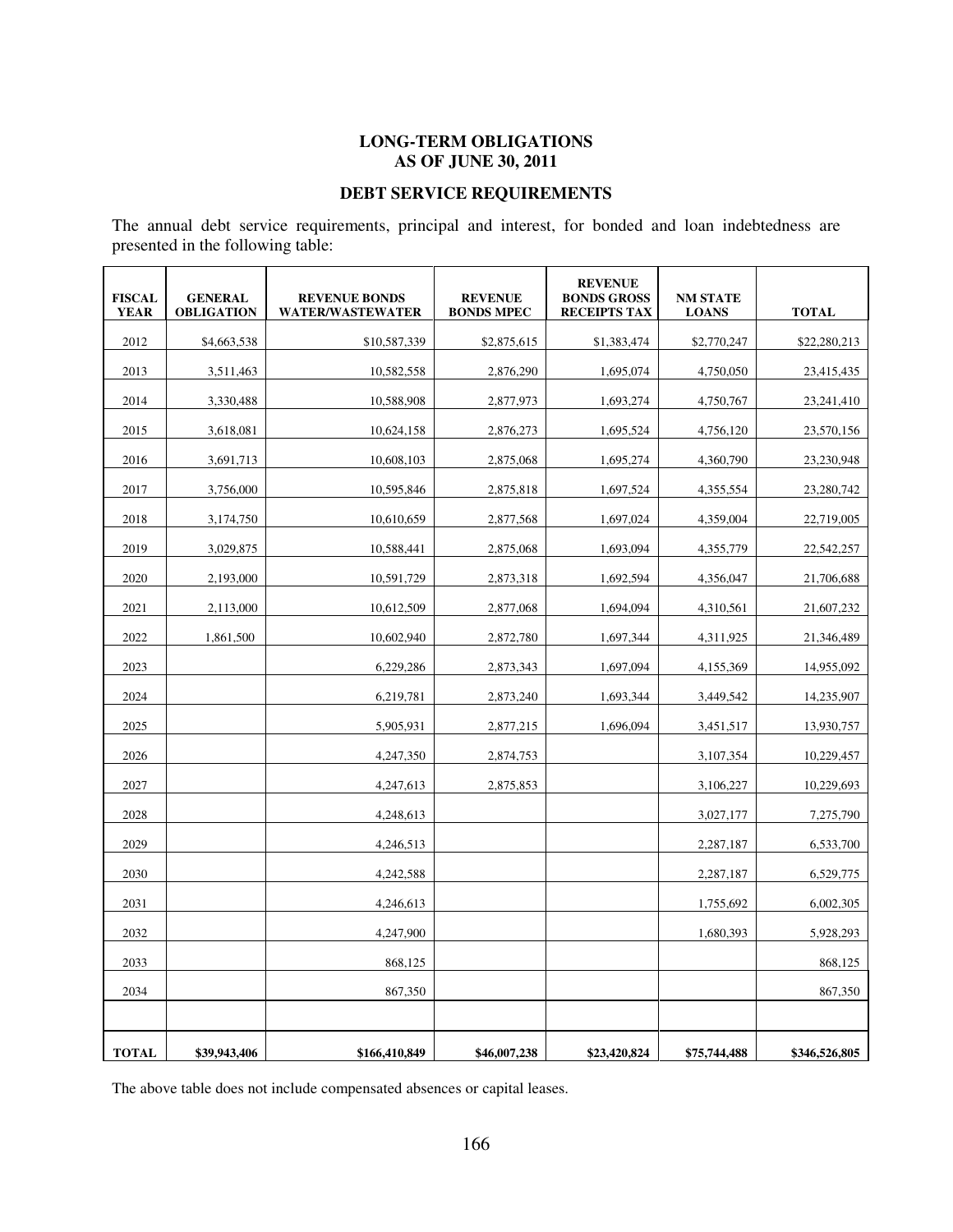| <b>GENERAL OBLIGATION BONDS</b>                     |              |                   |                   |                    |                  |           |                 |                            |                    |
|-----------------------------------------------------|--------------|-------------------|-------------------|--------------------|------------------|-----------|-----------------|----------------------------|--------------------|
| (A)                                                 | (B)          | (C)               | (D)               | (E)                | (F)              | (G)       | (H)             | (1)                        | (J)                |
|                                                     |              | <b>Issue Date</b> | <b>ORIGINAL</b>   | <b>OUTSTANDING</b> |                  | Date      |                 | Date                       | <b>OUTSTANDING</b> |
| <b>BOND</b>                                         | <b>ISSUE</b> | <b>INTEREST</b>   | <b>AMOUNT OF</b>  | <b>PRINCIPAL</b>   | <b>PRINCIPAL</b> | Principal | <b>INTEREST</b> | Interest                   | <b>PRINCIPAL</b>   |
|                                                     | <b>DATE</b>  | <b>RATE</b>       | <b>BOND ISSUE</b> | <b>AMOUNT</b>      | Payments         | Due       | Payments        | Due                        | <b>AMOUNT</b>      |
|                                                     |              |                   |                   | @ Beginning FY     | Due this FY      |           | Due this FY     |                            | @ Yr end           |
| <b>GENERAL PURPOSE</b>                              |              |                   |                   |                    |                  |           |                 |                            |                    |
| GO Bonds, Series 2002 (State Road 528 Improvements) | 6/1/2002     | 4.43%             | 5,000,000         | 850,000            | 400,000          | 8/1/201   |                 | 26,450 8/1/11 & 2/1/12     | 450,000            |
| GO Bonds, Series 2004 (Library)                     | 8/17/200     | 3.43%             | 5,500,000         | 2,950,000          | 400,000          | 8/1/201   |                 | 103,088 8/1/11 & 2/1/12    | 2,550,000          |
| GO Bonds, Series 2006 (Aquatic Center)              | 5/31/2006    | 4.55%             | 7,000,000         | 4,850,000          | 300,000          | 8/1/201   |                 | 220,750 8/1/11 & 2/1/12    | 4,550,000          |
| GO Bonds, Series 2009 (Roads)                       | 5/27/200     | 3.00%             | 25,000,000        | 20,925,000         | 2,600,000        | 8/1/201   |                 | 613,250 8/1/11 & 2/1/12    | 18,325,000         |
|                                                     |              |                   |                   |                    |                  |           |                 |                            |                    |
| <b>GENERAL PURPOSE Total</b>                        |              |                   | 42,500,000        | 29,575,000         | 3,700,000        |           | 963,538         |                            | 25,875,000         |
| <b>WATER &amp; SEWER</b>                            |              |                   |                   |                    |                  |           |                 |                            |                    |
| Water & Wastewater System Bonds, Series 2004        | 3/16/2004    | 3.50%             | 4,395,000         | 3,195,000          | 195,000          | 5/15/2012 |                 | 127,854 11/15/11 & 5/15    | 3.000.000          |
| Water & Wastewater System Bonds, Series 2005        | 7/13/200     | 4.49%             | 21,225,00         | 16,530,000         | 860,000          | 5/15/201  |                 | 796,368 11/15/11 & 5/15    | 15,670,000         |
| Water & Wastewater System Bonds, Series 2007        | 2/28/200     | 4.21%             | 32,930,000        | 31,620,000         | 360,000          | 5/15/201  |                 | 1,397,425 11/15/11 & 5/15  | 31,260,000         |
| Water & Wastewater System Bonds, Series 2008        | 7/16/200     | 3.00%             | 13,240,000        | 12,345,000         | 335,000          | 5/15/201  |                 | 530, 211 11/15/11 & 5/15   | 12,010,000         |
| Water & Wastewater System Ref Bonds, Series 2009    | 6/17/200     | 3.00%             | 57,900,000        | 50,535,000         | 3,760,000        | 5/15/2012 |                 | 2,225,481 11/15/11 & 5/15  | 46,775,000         |
| <b>WATER &amp; SEWER Total</b>                      |              |                   | 129,690,000       | 114,225,000        | 5,510,000        |           | 5,077,339       |                            | 108,715,000        |
| GO BOND TOTAL                                       |              |                   | \$172,190,000     | \$143,800,000      | \$9,210,000      |           | \$6,040,877     |                            | \$134,590,000      |
| <b>REVENUE BONDS</b>                                |              |                   |                   |                    |                  |           |                 |                            |                    |
| <b>GRT</b>                                          |              |                   |                   |                    |                  |           |                 |                            |                    |
| GRT Improvement Revenue Bonds, Series 2005          | 7/27/2005    | 4.33%             | 18,130,000        | 16,660,000         | 585,000          | 6/1/201   |                 | 798,474 12/1/11 & 6/1/1    | 16,075,000         |
|                                                     |              |                   |                   |                    |                  |           |                 |                            |                    |
|                                                     |              |                   |                   |                    |                  |           |                 |                            |                    |
| <b>GRT Total</b>                                    |              |                   | 18,130,000        | 16,660,000         | 585,000          |           | 798,474         |                            | 16,075,000         |
| UTILITY                                             |              |                   |                   |                    |                  |           |                 |                            |                    |
|                                                     |              |                   |                   |                    |                  |           |                 |                            | $\Omega$           |
|                                                     |              |                   |                   |                    |                  |           |                 |                            | nl                 |
| <b>UTILITY Total</b>                                |              |                   |                   | $\mathbf 0$        |                  |           |                 |                            | n                  |
| OTHER (i.e. Gas, Lodger's Tax)                      |              |                   |                   |                    |                  |           |                 |                            |                    |
| Taxable Event Center Revenue Bonds, Series 2005     | 6/29/2005    | 4.83%             | 35,750,000        | 30,980,000         | 1,325,000        | 6/1/2012  |                 | 1,550,615 12/1/11 & 6/1/1: | 29,655,000         |
|                                                     |              |                   |                   |                    |                  |           |                 |                            |                    |
| <b>OTHER Total</b>                                  |              |                   | 35,750,00         | 30,980,000         | 1,325,000        |           | 1,550,615       |                            | 29,655,000         |
| <b>REVENUE BOND TOTAL</b>                           |              |                   | 53,880,000        | 47,640,000         | 1,910,000        |           | 2,349,089       |                            | 45,730,000         |
| OTHER LONG TERM DEBT (Loans, i.e NMFA, RUS, BOF)    |              |                   |                   |                    |                  |           |                 |                            |                    |
| NMFA/Fire Fighting Equipment (RIORANCHO7)           | 3/9/2007     | 3.62%             | 1,649,286         | 1,335,591          | 99,742           | 5/1/2012  |                 | 53,096 11/1/11&5/1/12      | 1,235,849          |
| NMFA/Fire Pumper and Equipment (RIORANCHO14)        | 1/15/2010    | 3.22%             | 337,259           | 308,146            | 31,635           | 5/1/2012  |                 | 7,311 11/1/11&5/1/12       | 276,511            |
| NMFA/Road Projects (RIORANCHO9)                     | 12/19/2008   | 5.26%             | 4,669,000         | 4,669,000          | 205,000          | 6/1/2012  |                 | 215,312 12/1/11&6/1/12     | 4,464,000          |
| NMFA/WW & Roads (RIORANCHO10)                       | 12/19/2009   | 4.00%             | 5,217,000         | 4,705,000          | 185,000          | 6/1/201   |                 | 230,438 12/1/11&6/1/12     | 4,520,000          |
| NMFA/Police Vehicles (RIORANCHO17)                  | 7/16/2010    | 1.50%             | 269,990           | 216,951            | 53,341           | 5/1/201   |                 | 3,071 11/1/2011&05/1       | 163,610            |
| NMFA/GRT Refunding (RIORANCHO18)                    | 7/16/2010    | 1.66%             | 967,515           | 967,515            |                  | 6/1/201   |                 | 15,419 12/1/2011&6/1/      | 967,515            |
| NMFA/Sewer Infrastructure Imprv. (RIORANCHO19)      | 8/12/2010    | 3.46%             | 3,942,260         | 3,715,878          | 227,921          | 5/1/201   |                 | 111,775 11/1/11&5/1/12     | 3,487,957          |
| NMED/WWTP                                           | 4/29/200     | 3.00%             | 10,486,62         | 7,016,240          | 494,379          | 12/2/201  |                 | 210,487 12/2/2011          | 6,521,861          |
| NMED/WWTP                                           | 9/4/200      | 3.00%             | 25,000,000        | 25,000,000         |                  | 12/2/201  |                 | 0 12/2/2011                | 25,000,000         |
| NMFA/Water Reuse (RIORANCHO20)                      | 11/19/2010   | 0.25%             | 390,000           | 390,000            | 38,130           | 6/1/201   |                 | 1,447 12/1/2011&6/1/       | 351,870            |
| NMFA/Drinking Water State Revolving (RIORANCHO15)   | 1/8/201      | 1.00%             | 1,010,000         | 1,010,000          | 45,856           | 11/15/201 |                 | 10,102 11/15/11&5/15/      | 964,144            |
| NMFA/Drinking Water State Revolving (RIORANCHO15)   | 1/8/201      | 2.00%             | 315,713           | 315,713            | 12,987           | 11/15/201 |                 | 6,314 11/15/11&5/15/       | 302,726            |
| NMFA/Water Rights (RIORANCHO21                      | 1/21/201     | 4.03%             | 7,000,00          | 6,725,779          | 276,004          | 5/1/201   |                 | 235,480 11/1/2011&05/1     | 6,449,775          |
| <b>OTHER LONG TERM DEBT TOTAL</b>                   |              |                   | 61,254,650        | 56,375,813         | 1,669,995        |           | 1,100,253       |                            | 54,705,818         |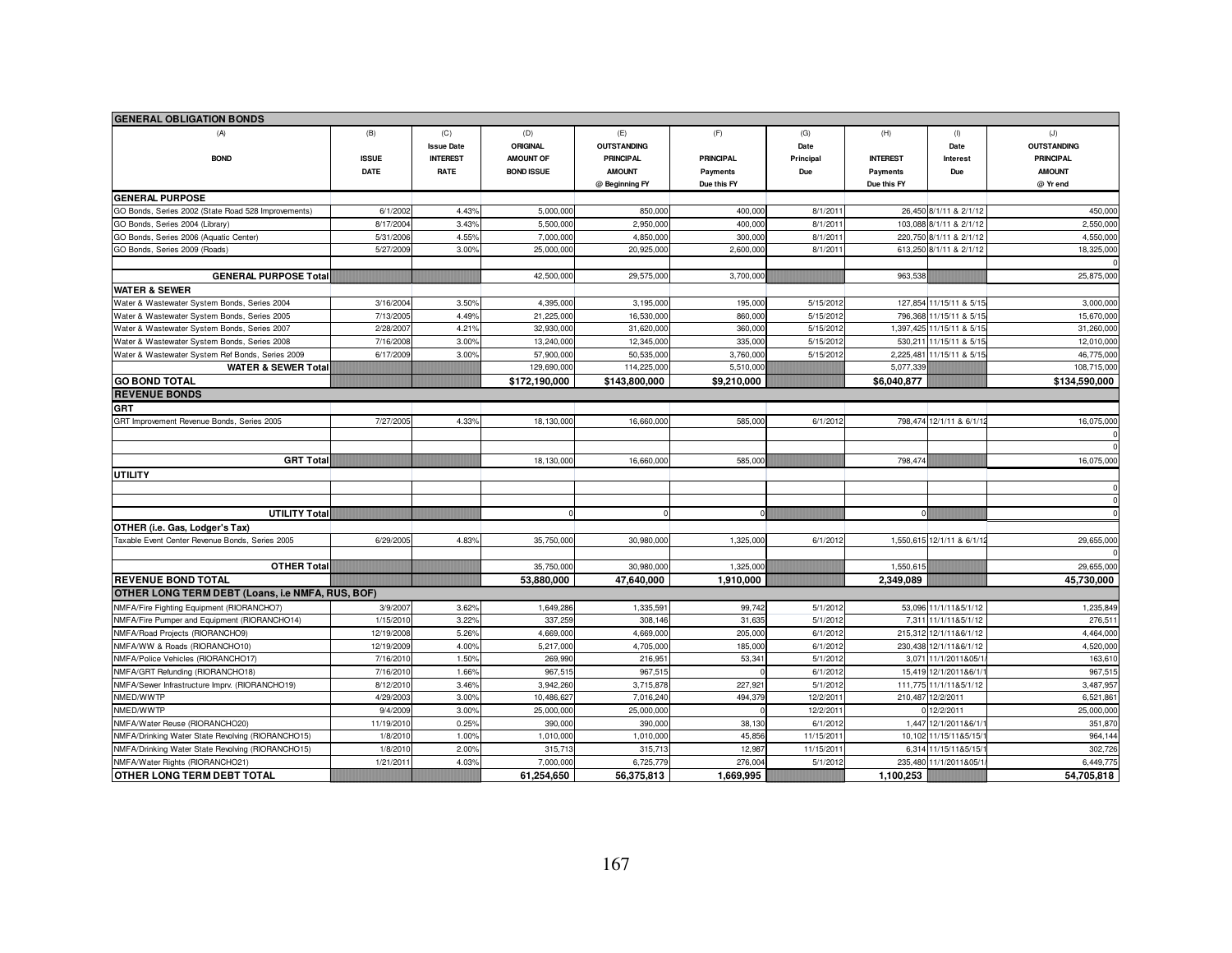### **GENERAL OBLIGATION BONDS**

Article IX, Section 13 of the New Mexico Constitution limits the powers of a City to incur general obligation debt in an aggregate amount, including existing indebtedness, exceeding four percent of the value of the taxable property within such City as shown by the last preceding general assessment.

#### **Computation of Legal Debt Margin At Fiscal Year End 2010**

| Assessed value*                      | \$2,170,607,782 |
|--------------------------------------|-----------------|
| Debt limit (4% of assessed value)    | 86,824,311      |
| Debt applicable to limit:            |                 |
| General obligation bonds             | 32,875,000      |
| Less: Amount set aside for           |                 |
| repayment of general obligation debt | 4,039,681       |
| Total net debt applicable to limit   | 28,835,319      |
| Legal debt margin $*$                |                 |

\*Note Assessed value is only for Sandoval County utilizing the 2010 tax certificate. \*Debt Margin calculation data source is the 2010 CAFR.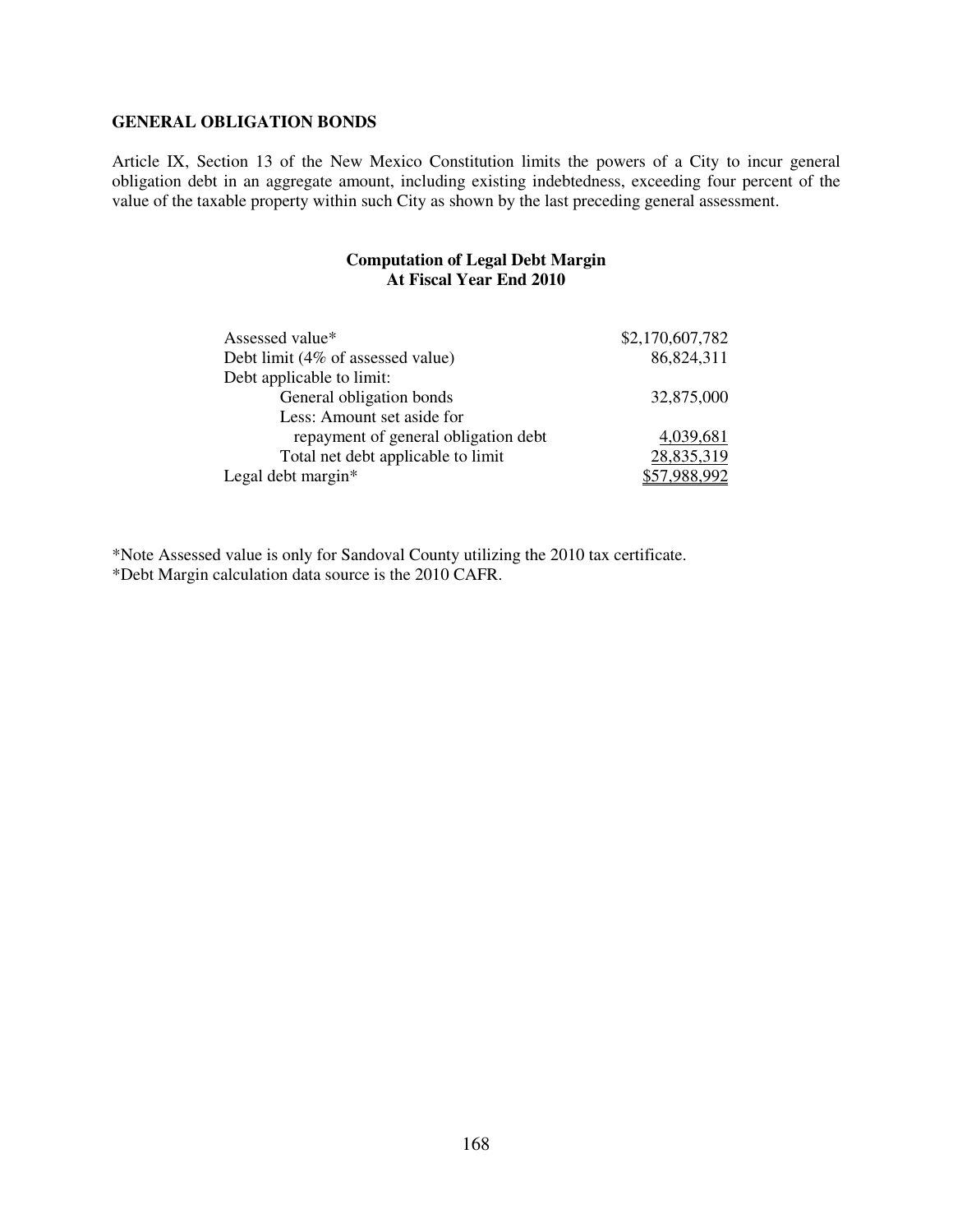## **City of Rio Rancho, New Mexico Ratio of Annual Debt Service Expenditures for General Obligation Bonded Debt to Total General Governmental Expenditures Last Ten Fiscal Years**

| Fiscal<br>Year | Principal | Interest(1) | <b>Total Debt</b><br>Service | <b>Total General</b><br>Governmental<br>Expenditures | Ratio of Debt<br>Service to<br>General<br>Governmental<br>Expenditures |
|----------------|-----------|-------------|------------------------------|------------------------------------------------------|------------------------------------------------------------------------|
| 2001           | 550,000   | 278,943     | 828,943                      | 27,954,497                                           | 2.97%                                                                  |
| 2002           | 625,000   | 247,180     | 872,180                      | 31,835,325                                           | 2.74%                                                                  |
| 2003           | 705,000   | 365,368     | 1,070,368                    | 40,434,161                                           | 2.65%                                                                  |
| 2004           | 1,390,000 | 390,408     | 1,780,408                    | 37,587,719                                           | 4.74%                                                                  |
| 2005           | 1,580,000 | 408,095     | 1,988,095                    | 43,451,150                                           | 4.58%                                                                  |
| 2006           | 1,505,000 | 443,958     | 1,948,958                    | 63,279,474                                           | 3.08%                                                                  |
| 2007           | 1,690,000 | 592,507     | 2,282,507                    | 98,087,774                                           | 2.33%                                                                  |
| 2008           | 750,000   | 617,206     | 1,367,206                    | 86,401,151                                           | 1.58%                                                                  |
| 2009           | 3,250,000 | 597,505     | 3,847,505                    | 76,376,438                                           | 5.04%                                                                  |
| 2010           | 3,200,000 | 980,551     | 4,180,551                    | 99,611,829                                           | 4.19%                                                                  |

(1) Excludes bond issuance and other costs.

The City issued general obligation bonds to provide funds for the acquisition, construction, renovation, and equipping major capital facilities and roads. Bonds of this type currently outstanding are as follows:

| <b>Description</b>                                       | <b>Interest Rate</b> | \ mount     |
|----------------------------------------------------------|----------------------|-------------|
| General Obligation Bonds, Series 2002                    |                      |             |
| \$5,000,000, issued 6/1/02<br>(Reconstruction of NM 528) | 3.6\% to 5.0\%       | \$850,000   |
| Mature Date: 08/01/2010                                  |                      |             |
| General Obligation Bonds, Series 2004                    |                      |             |
| \$5,500,000, issued 8/17/04                              |                      |             |
| (Construction of new Library)                            | 2.5\% to 4.0\%       | \$2,950,000 |
| Mature Date: 08/01/2013                                  |                      |             |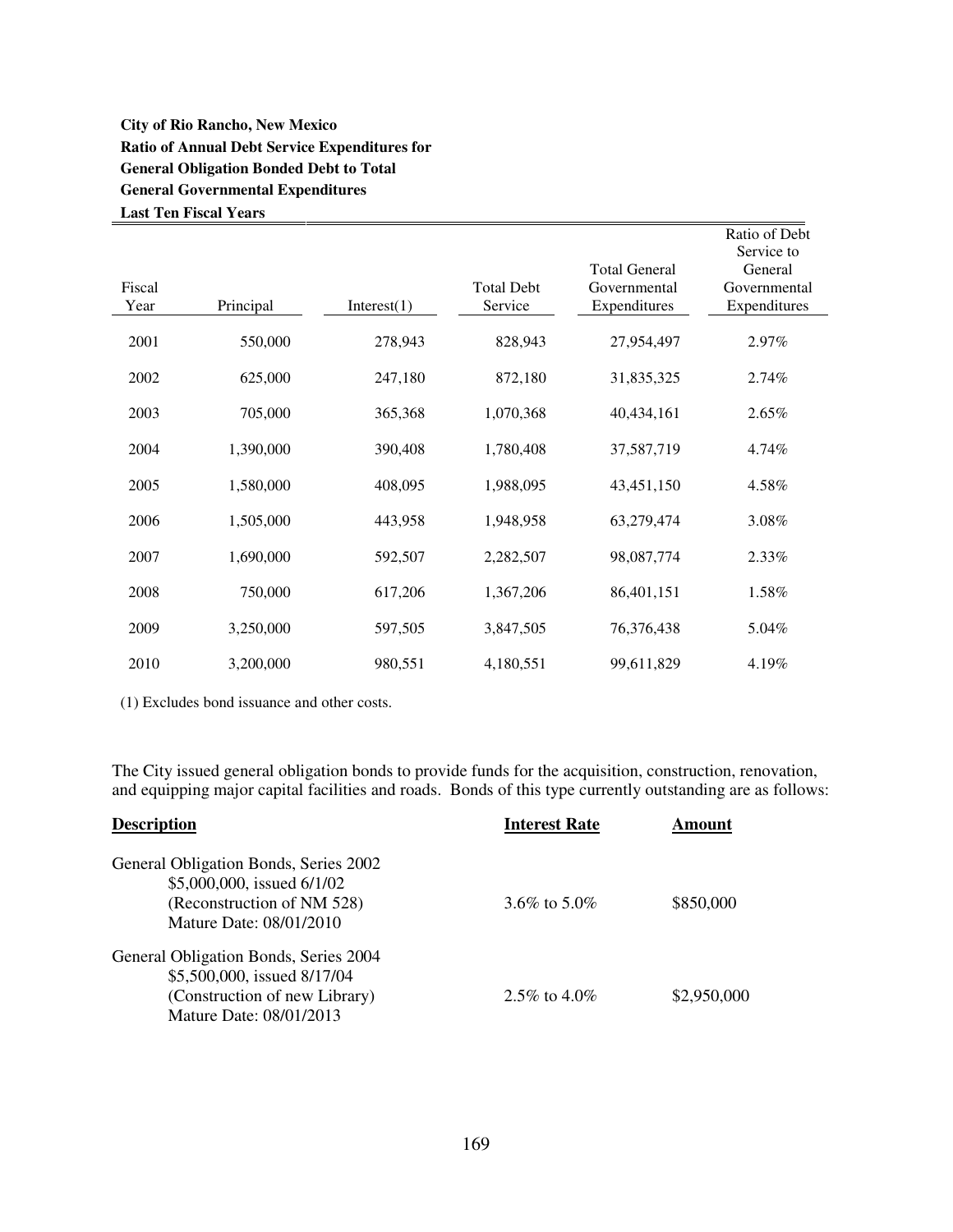| General Obligation Bonds, Series 2006<br>\$7,000,000, issued 5/31/06<br>(Construction of new Aquatic Center)<br>Mature Date: 08/01/2016         | 4.0\% to 5.0\% | \$4,850,000  |
|-------------------------------------------------------------------------------------------------------------------------------------------------|----------------|--------------|
| General Obligation Bonds, Series 2009<br>\$25,000,000, issued 05/27/09<br>(Construction of Roads) $2.5\%$ to $4.0\%$<br>Mature Date: 08/01/2021 |                | \$20,925,000 |
| Total                                                                                                                                           |                | \$29,575,000 |

Annual debt service requirements to maturity for all general obligations bonds are as follows:

# **State Road 528 Improvement, Series 2002**

|       | Period   |                  |                 |                      | Original     | Amount         | Amount      |
|-------|----------|------------------|-----------------|----------------------|--------------|----------------|-------------|
| Year  | Ending   | <b>Principle</b> | <b>Interest</b> | <b>Total P&amp;I</b> | <b>Issue</b> | <b>Retired</b> | Outstanding |
|       | 08/01/11 | \$400,000        | \$41,050        | \$441,050            | \$5,000,000  | \$4,550,000    | \$450,000   |
| 2012  | 02/01/12 |                  | 33,050          | 33,050               | 5,000,000    | $\theta$       | 450,000     |
|       | 08/01/12 | 450,000          | 33,050          | 483,050              | 5,000,000    | 5,000,000      |             |
| 2013  | 02/01/13 |                  | 23,825          | 23,825               | 5,000,000    | $\Omega$       |             |
|       | 08/01/13 |                  | 7.632           | 7.632                | 5,000,000    |                |             |
| Total |          | \$850,000        | \$138,607       | \$988,607            |              |                |             |

# **Library Construction, Series 2004**

|              | Period   |             |                 |                      |                       | Amount         | Amount         |
|--------------|----------|-------------|-----------------|----------------------|-----------------------|----------------|----------------|
| Year         | Ending   | Principle   | <b>Interest</b> | <b>Total P&amp;I</b> | <b>Original Issue</b> | <b>Retired</b> | Outstanding    |
|              | 08/01/11 | \$400,000   | \$54,844        | \$454,844            | \$5,500,000           | \$2,950,000    | \$2,550,000    |
| 2012         | 02/01/12 |             | 48.244          | 48.244               | 5,500,000             | $\Omega$       | 2,550,000      |
|              | 08/01/12 | 400,000     | 48,244          | 448,244              | 5,500,000             | 3,350,000      | 2,150,000      |
| 2013         | 02/01/13 |             | 41,244          | 41,244               | 5,500,000             | $\Omega$       | 2,150,000      |
|              | 08/01/13 | 500,000     | 41,244          | 541,244              | 5,500,000             | 3.350,000      | 1,650,000      |
| 2014         | 02/01/14 |             | 32,119          | 32,119               | 5,500,000             | $\Omega$       | 1,650,000      |
|              | 08/01/14 | 375,000     | 32,119          | 407.119              | 5,500,000             | 3.350,000      | 1,275,000      |
| 2015         | 02/01/15 |             | 25,088          | 25,088               | 5,500,000             | $\Omega$       | 1,275,000      |
|              | 08/01/15 | 550,000     | 25,087          | 575,087              | 5,500,000             | 2,800,000      | 725,000        |
| 2016         | 02/01/16 |             | 14,500          | 14,500               | 5,500,000             | $\Omega$       | 725,000        |
| 2017         | 08/01/16 | 725,000     | 14,500          | 739,500              | 5.500,000             | 5,500,000      | $\overline{0}$ |
| <b>Total</b> |          | \$2,950,000 | \$377.231       | \$3,327,231          |                       |                |                |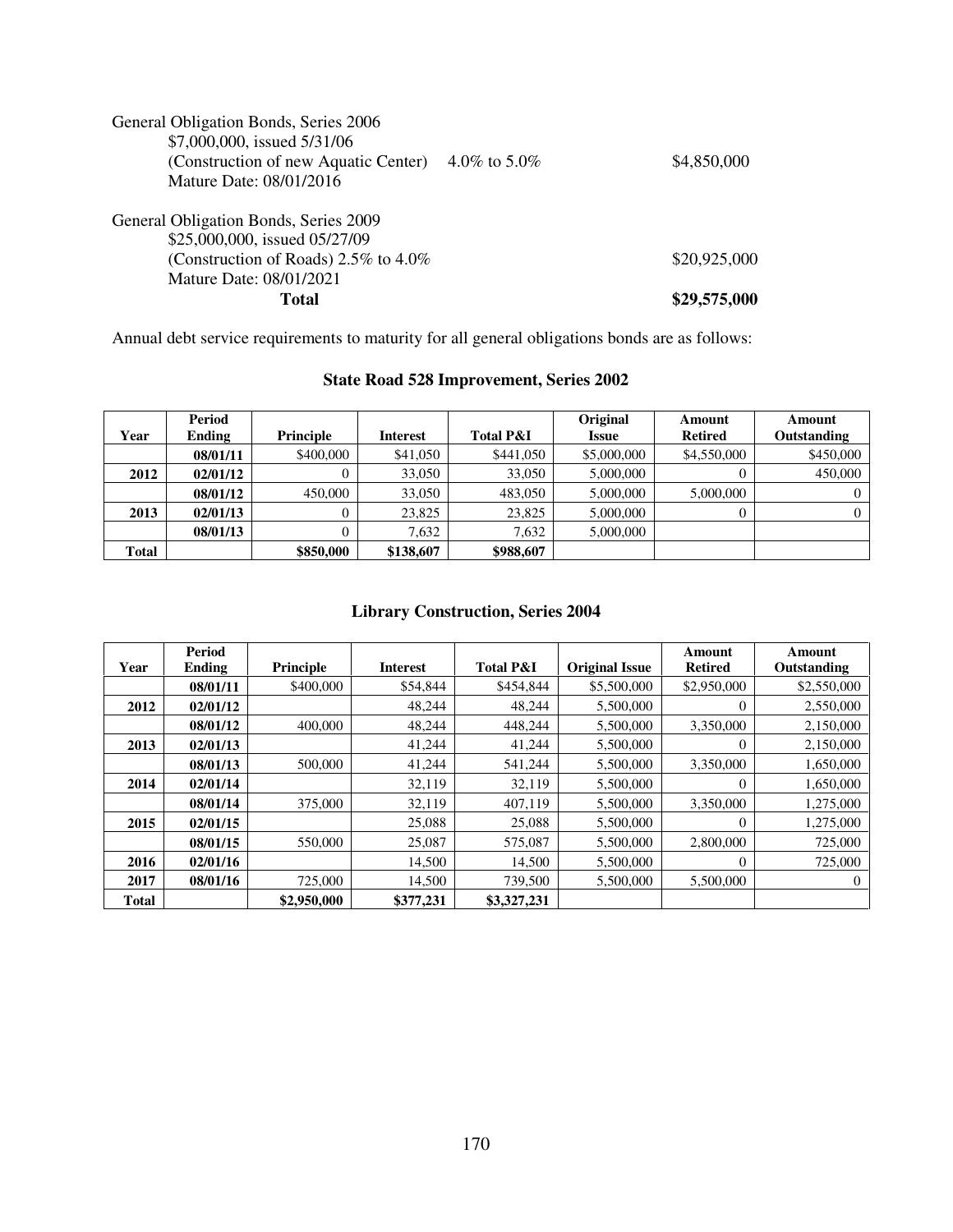|              | Period       |             |                 |                      |                       | Amount         | Amount      |
|--------------|--------------|-------------|-----------------|----------------------|-----------------------|----------------|-------------|
| Year         | Ending       | Principle   | <b>Interest</b> | <b>Total P&amp;I</b> | <b>Original Issue</b> | <b>Retired</b> | Outstanding |
|              | 08/01/11     | \$300,000   | \$113,375       | \$413,375            | \$7,000,000           | \$2,450,000    | \$4,550,000 |
| 2012         | 02/01/12     | $\theta$    | 107,375         | 107,375              | 7,000,000             | $\Omega$       | 4,550,000   |
|              | 08/01/12     | 300,000     | 107,375         | 407,375              | 7,000,000             | 2,750,000      | 4,250,000   |
| 2013         | 02/01/13     | $\Omega$    | 99,875          | 99,875               | 7,000,000             | $\Omega$       | 4,250,000   |
|              | 08/01/13     | 300,000     | 99,875          | 399,875              | 7,000,000             | 2,750,000      | 3,950,000   |
| 2014         | 02/01/14     | $\Omega$    | 92,375          | 92,375               | 7,000,000             | $\Omega$       | 3,950,000   |
|              | 08/01/14     | 800,000     | 92,375          | 892,375              | 7,000,000             | 3,850,000      | 3,150,000   |
| 2015         | 02/01/15     |             | 72,375          | 72,375               | 7,000,000             | $\Omega$       | 3,150,000   |
|              | 08/01/15     | 800,000     | 72,375          | 872,375              | 7,000,000             | 4,650,000      | 2,350,000   |
| 2016         | 02/01/16     | $\theta$    | 52,375          | 52,375               | 7,000,000             | $\mathbf{0}$   | 2,350,000   |
| $2017 -$     | $08/01/16$ - |             |                 |                      |                       |                |             |
| 2019         | 08/01/18     | 2,350,000   | 155,875         | 2,505,875            | 7,000,000             | 7,000,000      |             |
| <b>Total</b> |              | \$4,850,000 | \$1,065,625     | \$5,915,625          |                       |                |             |

## **Aquatic Center Construction, Series 2006**

## **Road Construction, Series 2009**

|              | <b>Period</b> |              |                 |                      |                       | Amount         | Amount      |
|--------------|---------------|--------------|-----------------|----------------------|-----------------------|----------------|-------------|
| Year         | Ending        | Principle    | <b>Interest</b> | <b>Total P&amp;I</b> | <b>Original Issue</b> | <b>Retired</b> | Outstanding |
|              | 08/01/11      | 2,600,000    | 326,125         | 2,926,125            | 25,000,000            | 6,675,000      | 18,325,000  |
| 2012         | 02/01/12      |              | 287,125         | 287,125              | 25,000,000            | $\overline{0}$ | 18,325,000  |
|              | 08/01/12      | 1,500,000    | 287,125         | 1,787,125            | 25,000,000            | 8,175,000      | 16,825,000  |
| 2013         | 02/01/13      |              | 268,375         | 268,375              | 25,000,000            | $\Omega$       | 16,825,000  |
|              | 08/01/13      | 1.750.000    | 268,375         | 2,018,375            | 25,000,000            | 9,925,000      | 15,075,000  |
| 2014         | 02/01/14      | 0            | 246,500         | 246,500              | 25,000,000            | $\Omega$       | 15,075,000  |
|              | 08/01/14      | 1,750,000    | 246,500         | 1,996,500            | 25,000,000            | 11,675,000     | 13,325,000  |
| 2015         | 02/01/15      | $\Omega$     | 224,625         | 224,625              | 25,000,000            | $\Omega$       | 13,325,000  |
|              | 08/01/15      | 1,750,000    | 224,625         | 1,974,625            | 25,000,000            | 13,425,000     | 11,575,000  |
| 2016         | 02/01/16      | $\Omega$     | 202,750         | 202,750              | 25,000,000            | $\Omega$       | 11,575,000  |
| $2017 -$     | $08/01/16$ -  |              |                 |                      |                       |                |             |
| 2019         | 08/01/18      | 11,575,000   | 1,307,750       |                      | 25,000,000            | 25,000,000     | 0           |
| <b>Total</b> |               | \$20,925,000 | \$3,889,875     | \$24,814,875         |                       |                |             |

#### **GENERAL GOVERNMENT REVENUE BONDS**

**The City of Rio Rancho, New Mexico Gross Receipts Tax Improvement Revenue Bonds, Series 2005** were issued on July 27, 2005 to provide funds for construction of a city hall facility, a maintenance yard for the City's Infrastructure Department and Cultural Enrichment Department, and street and sewer line improvements, and paying all costs pertaining to the issuance of the Bonds.

Amounts currently outstanding are as follows:

| Amount       |
|--------------|
|              |
| \$16,660,000 |
|              |
| \$16,660,000 |
|              |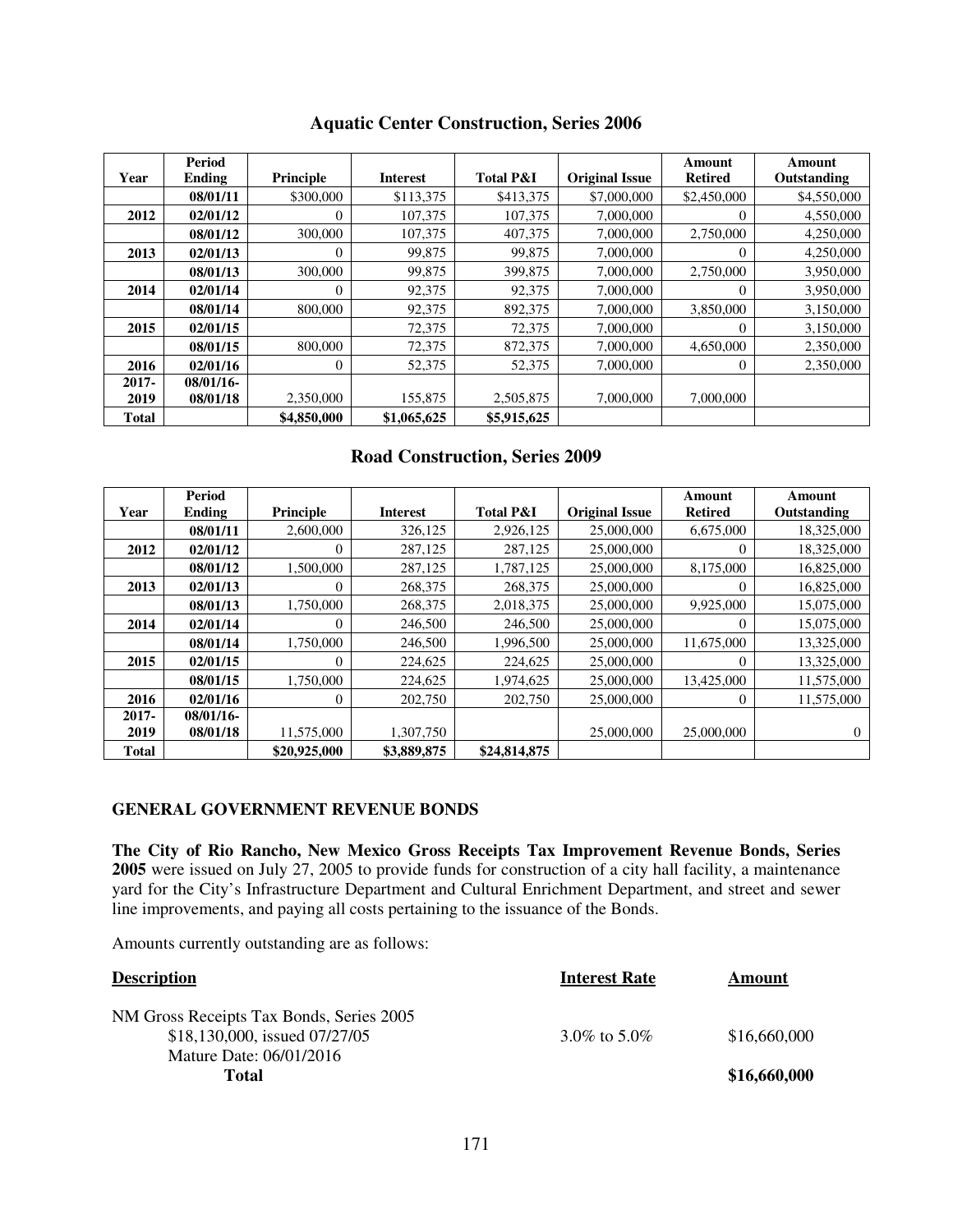Revenue bonds debt service requirements to maturity are as follows:

| Year          | <b>Period</b><br><b>Ending</b> | Principle        | <b>Interest</b> | <b>Total P&amp;I</b> | <b>Original Issue</b> | Amount<br><b>Retired</b> | Amount<br>Outstanding |
|---------------|--------------------------------|------------------|-----------------|----------------------|-----------------------|--------------------------|-----------------------|
|               | 12/01/11                       | $\theta$         | 399,237         | 399,237              | 18,130,000            | $\overline{0}$           | 16,660,000            |
| 2012          | 06/01/12                       | 585,000          | 399,237         | 984,237              | 18,130,000            | 2,055,000                | 16,075,000            |
|               | 12/01/12                       | $\theta$         | 387,537         | 387,537              | 18,130,000            | $\overline{0}$           | 16,075,000            |
| 2013          | 06/01/13                       | 920,000          | 387,537         | 1,307,537            | 18,130,000            | 2,975,000                | 15,155,000            |
|               | 12/01/13                       | $\boldsymbol{0}$ | 369,137         | 369,137              | 18,130,000            | 0                        | 15,155,000            |
| 2014          | 06/01/14                       | 955,000          | 369,137         | 1,324,137            | 18,130,000            | 3,930,000                | 14,200,000            |
|               | 12/01/14                       | $\boldsymbol{0}$ | 345,262         | 345,262              | 18,130,000            | $\overline{0}$           | 14,200,000            |
| 2015          | 06/01/15                       | 1,005,000        | 345,262         | 1,350,262            | 18,130,000            | 4,935,000                | 13,195,000            |
|               | 12/01/15                       | $\theta$         | 320,137         | 320,137              | 18,130,000            | $\overline{0}$           | 13,195,000            |
| 2016          | 06/01/16                       | 1,055,000        | 320,137         | 1,375,137            | 18,130,000            | 5,990,000                | 12,140,000            |
| 2017-<br>2025 | 12/01/16-<br>06/01/25          | 12,140,000       | 3,118,204       | 15,258,204           | 18,130,000            | 18,130,000               | $\mathbf{0}$          |
| <b>Total</b>  |                                | \$16,660,000     | \$6,760,823     |                      |                       |                          |                       |

**NM Gross Receipts Tax Revenue Bonds, Series 2005** 

### **ENTERPRISE REVENUE BONDS**

**The City of Rio Rancho, New Mexico Water and Wastewater System Revenue Bonds, Series 2004** were issued on March 16, 2004 to provide funds for water and wastewater system improvement projects, funding the Series 2004 Reserve Account, and paying all costs pertaining to the issuance of the Bonds including the purchase of a municipal bond insurance policy.

**The City of Rio Rancho, New Mexico Water and Wastewater System Revenue Bonds, Series 2005**  were issued July 13, 2005 to provide funds for water and wastewater system improvement projects, funding the Series 2005 Reserve Account, and paying all costs pertaining to the issuance of the Bonds including the purchase of a municipal bond insurance policy.

**The City of Rio Rancho, New Mexico Taxable Event Center Revenue Bonds, Series 2005** were issued on June 29, 2005 to provide funds for acquiring land for, and designing, purchasing, constructing, remodeling, rehabilitating, improving, equipping and furnishing, a municipal event center, capitalizing interest on the Bonds, funding a Bond Reserve Fund and paying all costs pertaining to the issuance of the Bonds.

**The City of Rio Rancho, New Mexico Water and Wastewater System Revenue Bonds, Series 2007**  were issued February 28, 2007 to provide funds for water and wastewater system improvement projects, funding the Series 2007 Reserve Account, and paying all costs pertaining to the issuance of the Bonds including the purchase of a municipal bond insurance policy.

T**he City of Rio Rancho, New Mexico Water and Wastewater System Revenue Bonds, Series 2008**  were issued July 16, 2008 to provide funds for financing the cost of water rights; funding water and wastewater system improvement projects; funding the Series 2008 Reserve Account; and paying all costs pertaining to the issuance of the Bonds including the purchase of a municipal bond insurance policy and a municipal bond debt service reserve insurance policy.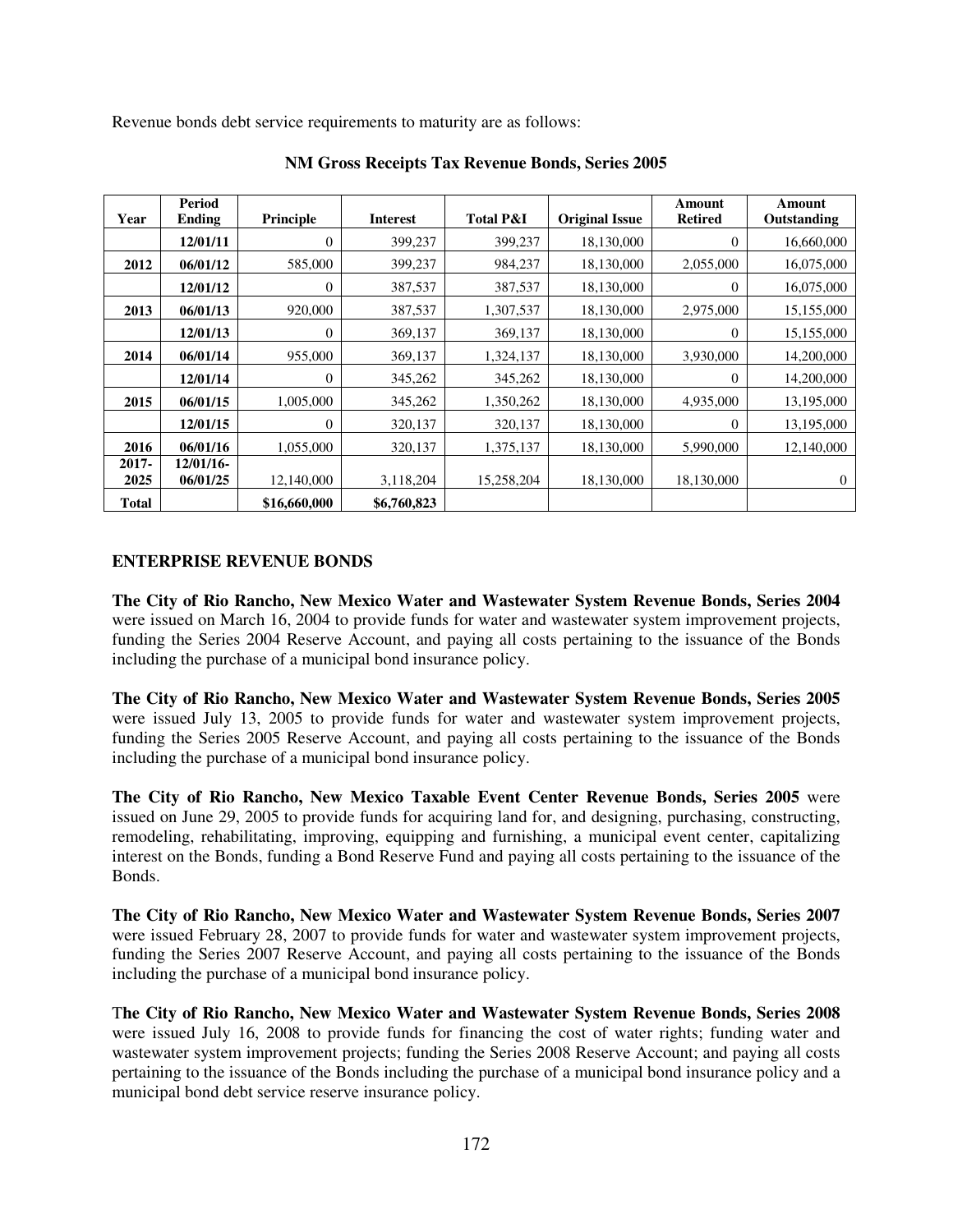T**he City of Rio Rancho, New Mexico Water and Wastewater System Revenue Refunding Bonds, Series 2009** were issued June 17, 2009. The bonds were issued to refund the City of Rio Rancho, New Mexico Water and Wastewater System Refunding Bonds, Series 1999 which were called on May 15, 2009. The refunding released the required reserve requirements, purchased bond insurance, and to pay certain costs of issuance.

Amounts currently outstanding are as follows:

| <b>Description</b>                                                                                                                                     | <b>Interest Rate</b> | <b>Amount</b> |
|--------------------------------------------------------------------------------------------------------------------------------------------------------|----------------------|---------------|
| City of Rio Rancho New Mexico, Water & Wastewater<br>System Bonds, Series 2004<br>\$4,395,000, issued 3/16/04<br>Mature Date: 05/15/2024               | 2.375% to 4.5%       | \$3,195,000   |
| City of Rio Rancho New Mexico, Water & Wastewater<br>System Bonds, Series 2005<br>\$21,225,000, issued 07/13/05<br>Mature Date: 05/15/2016             | 3.25% to 5.0%        | \$16,530,000  |
| Taxable Event Center Revenue Bonds, Series 2005<br>\$35,750,000, issued 06/29/05<br>Mature Date: 06/01/2016                                            | 4.2\% to 5.15\%      | \$30,980,000  |
| City of Rio Rancho New Mexico, Water & Wastewater<br>System Bonds, Series 2007<br>\$32,930,000, issued 02/28/07<br>Mature Date: 05/15/2017             | 4.0\% to 4.5\%       | \$31,620,000  |
| City of Rio Rancho New Mexico, Water & Wastewater<br>System Bonds, Series 2008<br>\$13,240,000, issued 07/16/2008<br>Mature Date: 05/15/2034           | 3.0\% to 4.5\%       | \$12,345,000  |
| City of Rio Rancho New Mexico, Water & Wastewater<br>System Refunding Bonds, Series 2009<br>\$57,990,000, issued 06/17/2009<br>Mature Date: 05/15/2022 | 2.5% to 5.0%         | \$50,535,000  |
| <b>Total</b>                                                                                                                                           |                      | \$145,205,000 |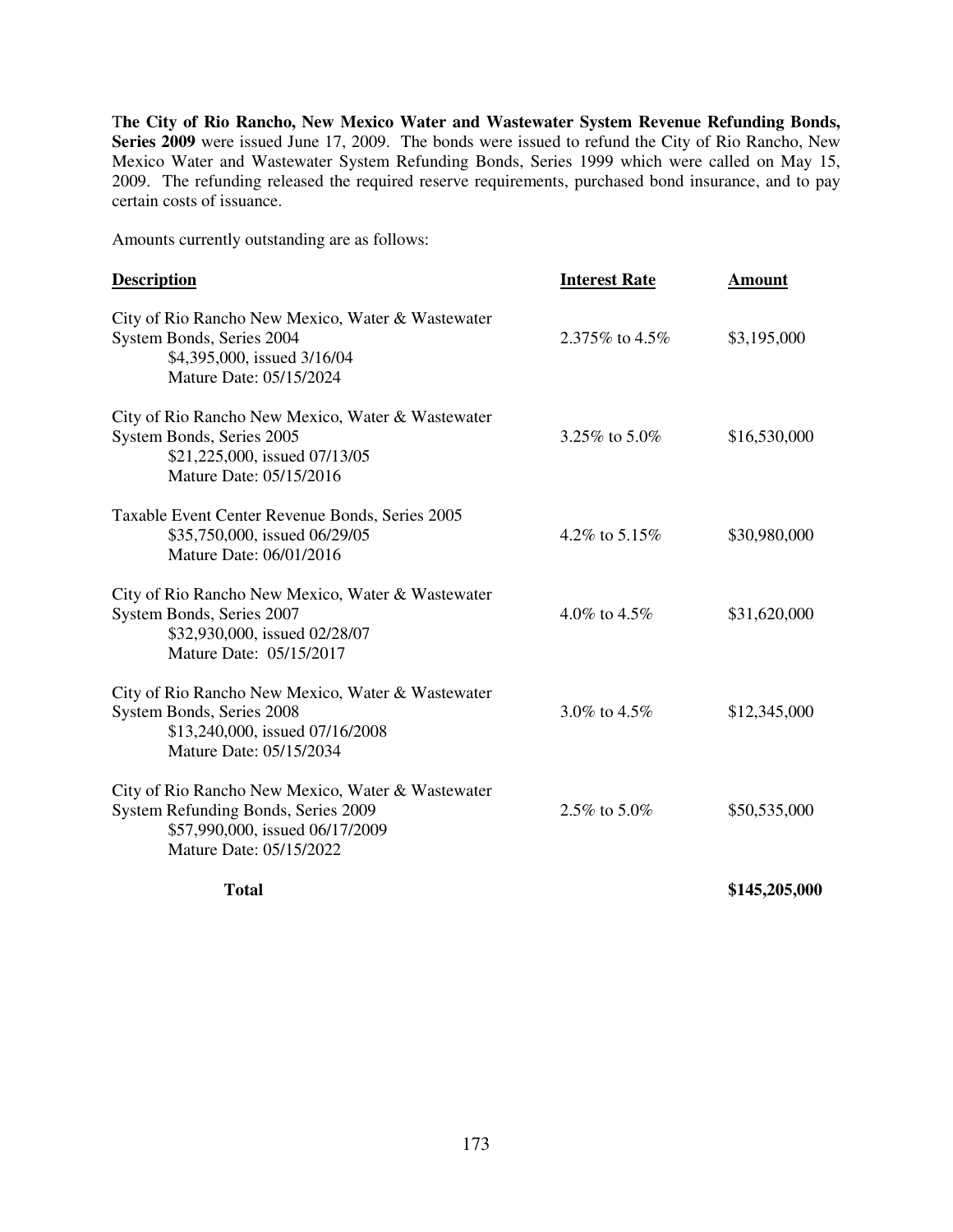# **City of Rio Rancho, New Mexico Revenue Bond Coverage Business-Type Revenue Bonds Last Ten Fiscal Years**

|        |              |              | Net Revenue   |           |                           |            |          |
|--------|--------------|--------------|---------------|-----------|---------------------------|------------|----------|
| Fiscal | Gross        |              | Available for |           | Debt Service Requirements |            |          |
| Year   | Revenues     | Expenditures | Debt Service  | Principal | Interest                  | Total      | Coverage |
| 2001   | 14, 194, 116 | 5,116,088    | 9,078,028     | 1,260,000 | 4,377,330                 | 5,637,330  | 1.61     |
| 2002   | 16,460,803   | 8,966,365    | 7,494,438     | 1,670,000 | 4,318,880                 | 5,988,880  | 1.25     |
| 2003   | 16,557,012   | 21,758,570   | (5,201,558)   | 2,050,000 | 4,195,938                 | 6,245,938  | $-0.83$  |
| 2004   | 18, 145, 771 | 11,286,038   | 6,859,733     | 2,410,000 | 4,042,563                 | 6,452,563  | 1.06     |
| 2005   | 20,900,461   | 19,513,838   | 1,386,623     | 3,785,000 | 4,047,077                 | 7,832,077  | 0.18     |
| 2006   | 32,117,610   | 21,875,800   | 10,241,810    | 3,785,000 | 6,550,574                 | 10,335,574 | 0.99     |
| 2007   | 31,911,403   | 24,744,962   | 7,166,441     | 3,830,000 | 6,342,361                 | 10,172,361 | 0.70     |
| 2008   | 44,854,329   | 25,849,840   | 19,004,489    | 5,455,000 | 7,915,038                 | 13,370,038 | 1.42     |
| 2009   | 38,515,780   | 27,985,218   | 10,530,562    | 5,950,000 | 7,817,123                 | 13,767,123 | 0.76     |
| 2010   | 39, 397, 283 | 30,617,272   | 8,780,011     | 6,635,000 | 6,850,531                 | 13,485,531 | 0.65     |

Proprietary fund debt requirements to maturity are as follows:

|              | $D1$ $S1$ $R2$ $R3$ $R4$ $R5$ $R6$ $R7$ $R8$ |                  |                 |                      |                       |                          |                       |  |
|--------------|----------------------------------------------|------------------|-----------------|----------------------|-----------------------|--------------------------|-----------------------|--|
| Year         | Period<br>Ending                             | <b>Principle</b> | <b>Interest</b> | <b>Total P&amp;I</b> | <b>Original Issue</b> | Amount<br><b>Retired</b> | Amount<br>Outstanding |  |
|              | 11/15/11                                     | \$0              | \$63,927        | \$63,927             | \$4,395,000           | \$0                      | \$3,195,000           |  |
| 2012         | 05/15/12                                     | 195,000          | 63,927          | 258,927              | 4,395,000             | 1,395,000                | 3,000,000             |  |
|              | 11/15/12                                     | $\theta$         | 60,880          | 60,880               | 4,395,000             | 0                        | 3,000,000             |  |
| 2013         | 05/15/13                                     | 200,000          | 60,880          | 260,880              | 4,395,000             | 1,595,000                | 2,800,000             |  |
|              | 11/15/13                                     | 0                | 57,480          | 57,480               | 4,395,000             | 0                        | 2,800,000             |  |
| 2014         | 05/15/14                                     | 210,000          | 57,480          | 267,480              | 4,395,000             | 1,805,000                | 2,590,000             |  |
|              | 11/15/14                                     | 0                | 53,805          | 53,805               | 4,395,000             | 0                        | 2,590,000             |  |
| 2015         | 05/15/15                                     | 215,000          | 53,805          | 268,805              | 4,395,000             | 2,020,000                | 2,375,000             |  |
|              | 11/15/15                                     | $\Omega$         | 49,827          | 49,827               | 4,395,000             | $\Omega$                 | 2,375,000             |  |
| 2016         | 05/15/16                                     | 225,000          | 49,828          | 274,828              | 4,395,000             | 1,795,000                | 2,150,000             |  |
| $2017 -$     | 11/15/16                                     |                  |                 |                      |                       |                          |                       |  |
| 2024         | 05/15/24                                     | 2,150,000        | 437.645         | 2,587,645            | 4,395,000             | 4,395,000                | 0                     |  |
| <b>Total</b> |                                              | \$3,195,000      | \$1,009,484     | \$4,204,484          |                       |                          |                       |  |

## **City of Rio Rancho, New Mexico Water & Wastewater System Bonds, Series 2004**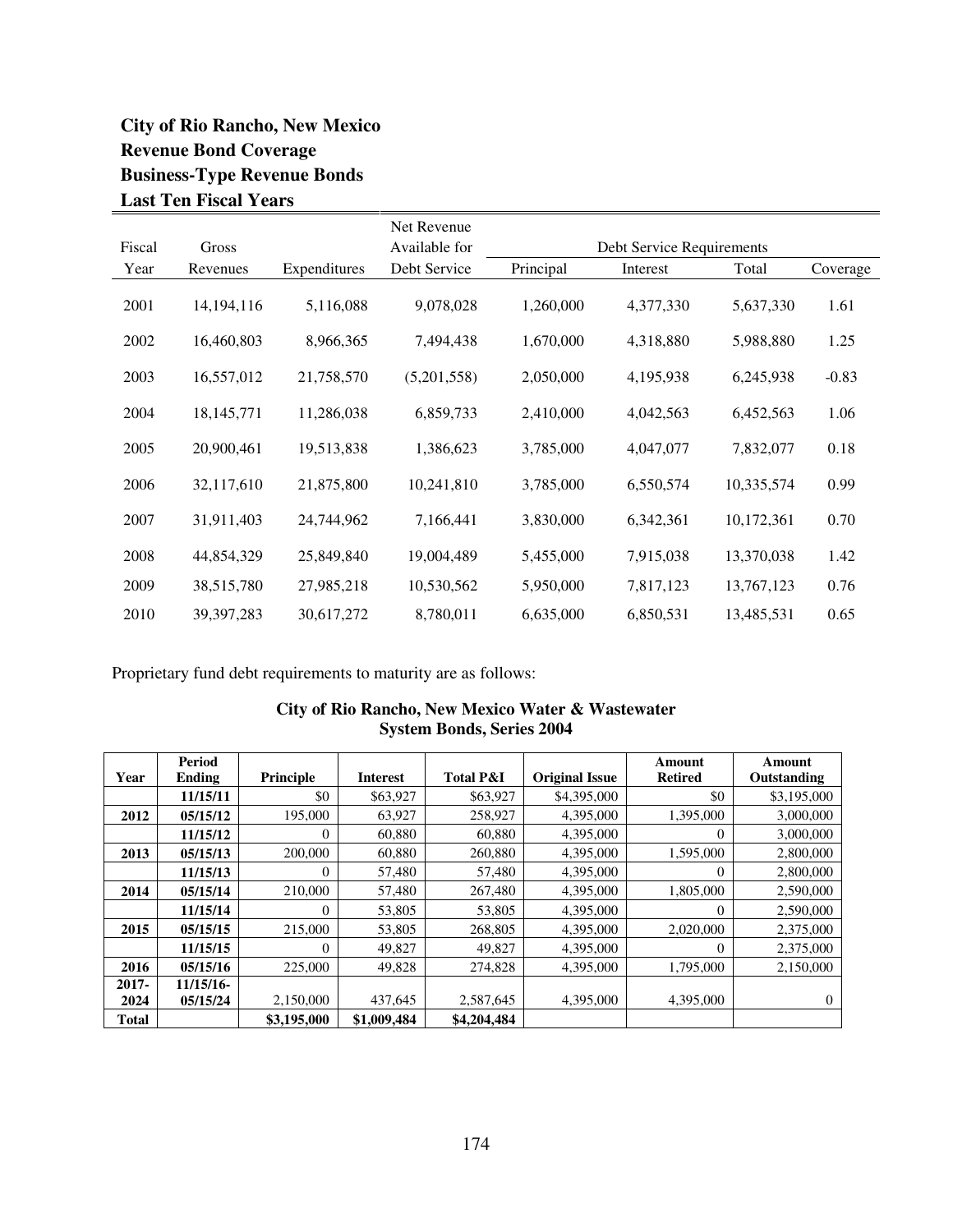|              | Period    |              |                 |                      |                       | Amount         | Amount       |
|--------------|-----------|--------------|-----------------|----------------------|-----------------------|----------------|--------------|
| Year         | Ending    | Principle    | <b>Interest</b> | <b>Total P&amp;I</b> | <b>Original Issue</b> | <b>Retired</b> | Outstanding  |
|              | 11/15/11  | \$0          | \$398,184       | \$398,184            | \$21,225,000          | \$0            | \$16,530,000 |
| 2012         | 05/15/12  | 860,000      | 398,184         | 1.258.184            | 21,225,000            | 5,555,000      | 15,670,000   |
|              | 11/15/12  |              | 380,984         | 380,984              | 21,225,000            | 0              | 15,670,000   |
| 2013         | 05/15/13  | 895,000      | 380.984         | 1.275.984            | 21,225,000            | 6.450,000      | 14,775,000   |
|              | 11/15/13  | O            | 363,084         | 363,084              | 21,225,000            | 0              | 14,775,000   |
| 2014         | 05/15/14  | 930,000      | 363,084         | 1,293,084            | 21,225,000            | 7,380,000      | 13,845,000   |
|              | 11/15/14  |              | 339,834         | 339,834              | 21,225,000            | 0              | 13,845,000   |
| 2015         | 05/15/15  | 1,000,000    | 339,834         | 1,339,834            | 21,225,000            | 8.380,000      | 12,845,000   |
|              | 11/15/15  |              | 314,834         | 314,834              | 21,225,000            | 0              | 12,845,000   |
| 2016         | 05/15/16  | 1.030.000    | 314.834         | 1.344.834            | 21,225,000            | 9.410.000      | 11,815,000   |
| $2017 -$     | 11/15/16- |              |                 |                      |                       |                |              |
| 2025         | 05/15/25  | 11,815,000   | 3,102,485       | 14,917,485           | 21,225,000            | 21,225,000     | $\Omega$     |
| <b>Total</b> |           | \$16,530,000 | \$6,696,323     | \$23,226,323         |                       |                |              |

## **City of Rio Rancho, New Mexico Water & Wastewater System Bonds, Series 2005**

## **Taxable Event Center Revenue Bonds, Series 2005**

| Year  | Period       | <b>Principle</b> | <b>Interest</b> | <b>Total P&amp;I</b> | Original     | Amount<br><b>Retired</b> | Amount       |
|-------|--------------|------------------|-----------------|----------------------|--------------|--------------------------|--------------|
|       | Ending       |                  |                 |                      | Issue        |                          | Outstanding  |
|       | 12/01/11     | \$0              | \$775,308       | \$775,308            | \$35,750,000 | \$0                      | \$30,980,000 |
| 2012  | 06/01/12     | 1,325,000        | 775,308         | 2,100,308            | 35,750,000   | 6.095.000                | 29,655,000   |
|       | 12/01/12     | 0                | 745,495         | 745,495              | 35,750,000   | $\theta$                 | 29,655,000   |
| 2013  | 06/01/13     | 1,385,000        | 745.495         | 2,130,495            | 35,750,000   | 7.480,000                | 28,270,000   |
|       | 12/01/13     | 0                | 713,986         | 713,986              | 35,750,000   | $\theta$                 | 28,270,000   |
| 2014  | 06/01/14     | 1,450,000        | 713,986         | 2,163,986            | 35,750,000   | 8,930,000                | 26,820,000   |
|       | 12/01/14     | 0                | 680,636         | 680,636              | 35,750,000   | $\Omega$                 | 26,820,000   |
| 2015  | 06/01/15     | 1,515,000        | 680,636         | 2,195,636            | 35,750,000   | 10,445,000               | 25,305,000   |
|       | 12/01/15     | 0                | 645,033         | 645,033              | 35,750,000   | $\Omega$                 | 25,305,000   |
| 2016  | 06/01/16     | 1,585,000        | 645,033         | 2,230,033            | 35,750,000   | 12,030,000               | 23,720,000   |
| 2017- | $12/01/16$ - |                  |                 |                      |              |                          |              |
| 2027  | 06/01/27     | 23,720,000       | 7,906,020       | 31,626,020           | 35,750,000   | 35,750,000               | 0            |
| Total |              | \$30,980,000     | \$16,633,733    | \$46,007,238         |              |                          |              |

## **City of Rio Rancho, New Mexico Water & Wastewater System Bonds, Series 2007**

|          | <b>Period</b> |                |                 |                      |                       | Amount     | Amount       |
|----------|---------------|----------------|-----------------|----------------------|-----------------------|------------|--------------|
| Year     | <b>Ending</b> | Principle      | <b>Interest</b> | <b>Total P&amp;I</b> | <b>Original Issue</b> | Retired    | Outstanding  |
|          | 11/15/11      | \$0            | \$698,713       | \$698,713            | \$32,930,000          | \$0        | \$31,620,000 |
| 2012     | 05/15/12      | 360,000        | 698,713         | 1,058,713            | 32,930,000            | 1,670,000  | 31,260,000   |
|          | 11/15/12      | $\overline{0}$ | 691,513         | 691,513              | 32,930,000            | 0          | 31,260,000   |
| 2013     | 05/15/13      | 375,000        | 691,513         | 1,066,513            | 32,930,000            | 2,045,000  | 30,885,000   |
|          | 11/15/13      | $\overline{0}$ | 684,013         | 684,013              | 32,930,000            | 0          | 30,885,000   |
| 2014     | 05/15/14      | 390,000        | 684,013         | 1,074,013            | 32,930,000            | 2,435,000  | 30,495,000   |
|          | 11/15/14      | 0              | 676,213         | 676,213              | 32,930,000            | 0          | 30.495,000   |
| 2015     | 05/15/15      | 405,000        | 676,213         | 1,081,213            | 32,930,000            | 2,840,000  | 30,090,000   |
|          | 11/15/15      | 0              | 668,112         | 668,112              | 32,930,000            | 0          | 30,090,000   |
| 2016     | 05/15/16      | 420,000        | 668,112         | 1,088,112            | 32,930,000            | 3,260,000  | 29,670,000   |
| $2017 -$ | 11/15/16-     |                |                 |                      |                       |            |              |
| 2024     | 05/15/24      | 29,670,000     | 14,684,281      | 44, 354, 281         | 32,930,000            | 32,930,000 | 0            |
| Total    |               | \$31,965,000   | \$22,932,631    | \$53,141,406         |                       |            |              |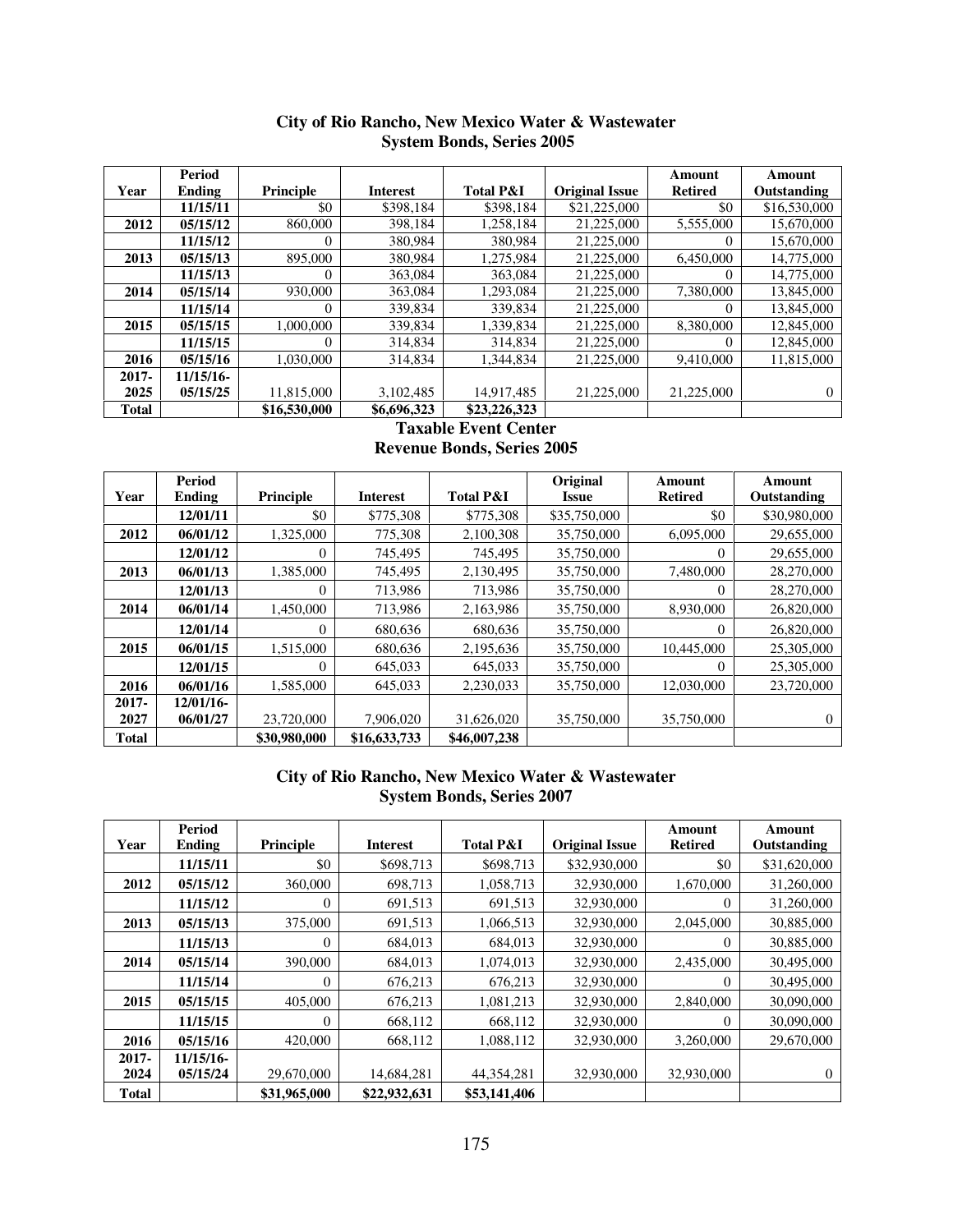| Year         | <b>Period</b><br>Ending | Principle    | <b>Interest</b> | <b>Total P&amp;I</b> | <b>Original Issue</b> | Amount<br><b>Retired</b> | Amount<br>Outstanding |
|--------------|-------------------------|--------------|-----------------|----------------------|-----------------------|--------------------------|-----------------------|
|              | 11/15/11                | \$0          | \$265,106       | \$265,106            | \$13,240,000          | \$0                      | \$12,345,000          |
| 2012         | 05/15/12                | 335,000      | 265,106         | 600,106              | 13,240,000            | 5,555,000                | 12,010,000            |
|              | 11/15/12                | $\Omega$     | 259,662         | 259,662              | 13,240,000            | 0                        | 12,010,000            |
| 2013         | 05/15/13                | 350,000      | 259,662         | 609,662              | 13,240,000            | 6,450,000                | 11,660,000            |
|              | 11/15/13                | $\theta$     | 253,537         | 253,537              | 13,240,000            | 0                        | 11,660,000            |
| 2014         | 05/15/14                | 360,000      | 253,537         | 613,537              | 13,240,000            | 6,810,000                | 11,300,000            |
|              | 11/15/14                | 0            | 247,237         | 247,237              | 13,240,000            | 0                        | 11,300,000            |
| 2015         | 05/15/15                | 370,000      | 247,237         | 617,237              | 13.240,000            | 7.180,000                | 10,930,000            |
|              | 11/15/15                | $\Omega$     | 238,912         | 238,912              | 13,240,000            | 0                        | 10,930,000            |
| 2016         | 05/15/16                | 390,000      | 238.912         | 628,912              | 13.240,000            | 7,570,000                | 10,540,000            |
| $2017 -$     | 11/15/16-               |              |                 |                      |                       |                          |                       |
| 2034         | 05/15/34                | 10.540,000   | 5,064,724       | 16,472,548           | 13.240,000            | 21,225,000               | 0                     |
| <b>Total</b> |                         | \$12,345,000 | \$7,593,630     | \$19,938,630         |                       |                          |                       |

### **City of Rio Rancho, New Mexico Water & Wastewater System Bonds, Series 2008**

### **City of Rio Rancho, New Mexico Water & Wastewater System Refunding Bonds, Series 2009**

|              | Period       |                  |                 |                      |                       | Amount         | Amount       |
|--------------|--------------|------------------|-----------------|----------------------|-----------------------|----------------|--------------|
| Year         | Ending       | Principle        | <b>Interest</b> | <b>Total P&amp;I</b> | <b>Original Issue</b> | <b>Retired</b> | Outstanding  |
|              | 11/15/11     | \$0              | \$1,112,741     | \$1,112,741          | \$57,990,000          | \$0            | \$50,535,000 |
| 2012         | 05/15/12     | 3,760,000        | 1,112,741       | 4,872,741            | 57,990,000            | 11,215,000     | 46,775,000   |
|              | 11/15/12     | $\Omega$         | 1,065,741       | 1,065,741            | 57,990,000            | 0              | 46,775,000   |
| 2013         | 05/15/13     | 3,845,000        | 1,065,741       | 4,910,741            | 57,990,000            | 15,060,000     | 42,930,000   |
|              | 11/15/13     | $\Omega$         | 988,841         | 988,841              | 57,990,000            | 0              | 42,930,000   |
| 2014         | 05/15/14     | 4,005,000        | 988,841         | 4.993.841            | 57,990,000            | 19,065,000     | 38,925,000   |
|              | 11/15/14     | 0                | 912,491         | 912,491              | 57,990,000            | 0              | 38,925,000   |
| 2015         | 05/15/15     | 4,175,000        | 912,491         | 5,087,491            | 57,990,000            | 23,240,000     | 34,750,000   |
|              | 11/15/15     | $\boldsymbol{0}$ | 849,866         | 849,866              | 57,990,000            | 0              | 34,750,000   |
| 2016         | 05/15/16     | 4,300,000        | 849,866         | 5,149,866            | 57,990,000            | 27,540,000     | 30,450,000   |
| $2017 -$     | $11/15/16$ - |                  |                 |                      |                       |                |              |
| 2034         | 05/15/34     | 30,450,000       | 5,505,650       | 35,955,650           | 57,990,000            | 57,990,000     | 0            |
| <b>Total</b> |              | \$50,535,000     | \$15,365,006    | \$65,900,006         |                       |                |              |

## **STATE OF NEW MEXICO LOANS**

**New Mexico Environment Department Loan Agreement 1997,** dated December 22, 1999. The loan issued by the NM Environment Department under the Clean Water State Revolving Loan Fund - also known as - Wastewater Facility Construction Loan Program. The proceeds shall be used for wastewater treatment system upgrade to increase capacity and biological nutrient removal at Plant No. 2, and other approved wastewater treatment improvements. The first payment of principal shall become due one year after the completion of the project. The loan will be payable from the net revenues derived from the operation of the Water and Wastewater Utility.

**New Mexico Finance Authority Public Project Revolving Fund Loan 2007,** closed on March 9, 2007. The loan proceeds were used to acquire fire fighting equipment. Payment is made through the Fire Protection Fund annual distribution to the City pursuant to Section 59A-53-7, NMSA 1978 and redirected to the New Mexico Finance Authority pursuant to the intercept agreement.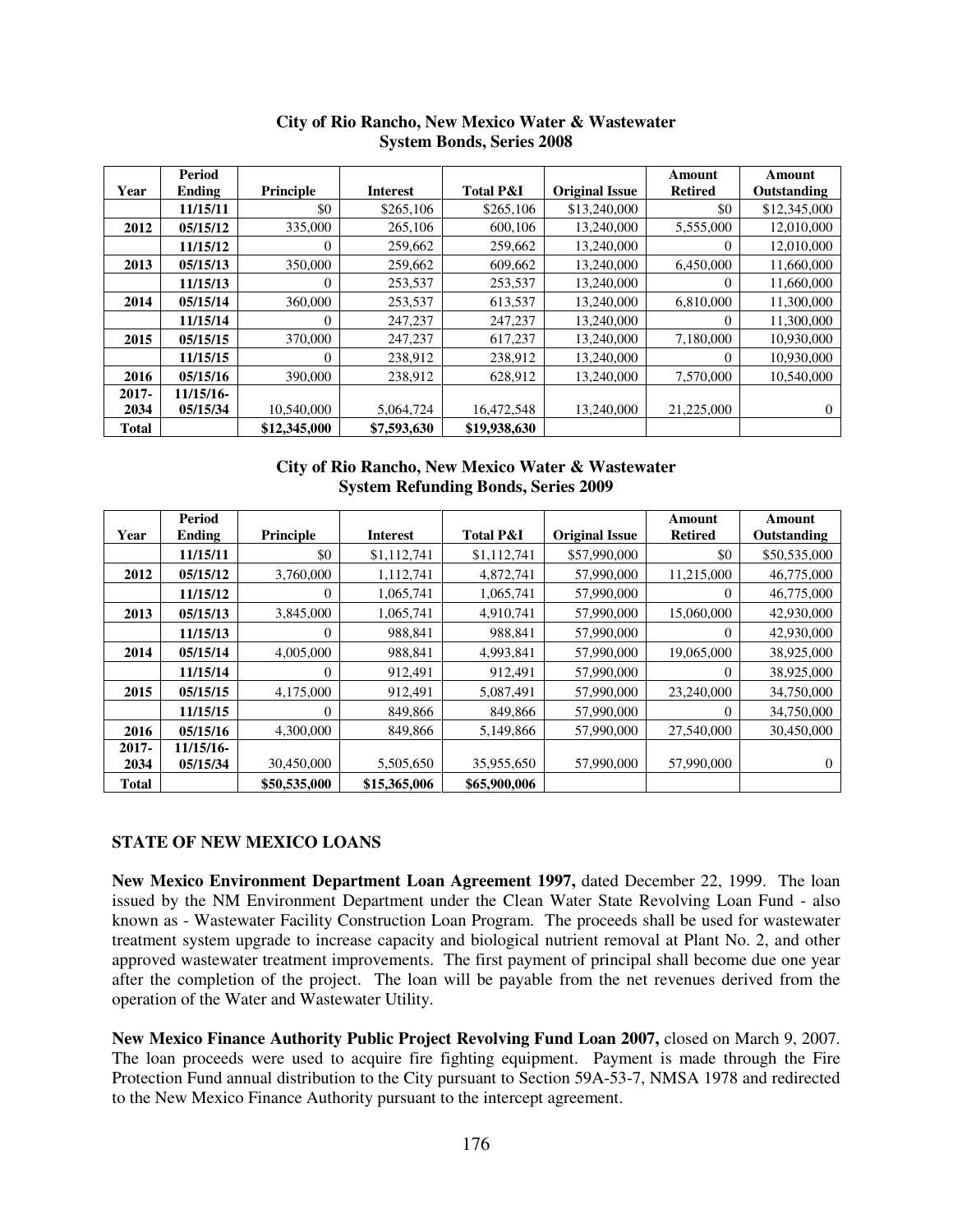**New Mexico Finance Authority Improvement Project – WW & Road for Hewlett Packard (HP)**  Loan 2008, dated December 19, 2008. The loan proceeds are used for the purpose of financing infrastructure improvement project to include water, wastewater and roads within the City Center area.

**New Mexico Finance Authority High School Roads Project Loan 2008**, dated December 19, 2008. The loan proceeds are used for the purpose of the completion of the extension of Paseo Del Volcan and the completion of the infrastructure pertaining to the new Rio Rancho High School.

New Mexico Finance Authority Fire Apparatus Loan 2010, dated on January 15, 2010. The loan proceeds were used to acquire fire pumper and relating equipment. Payment is made through the Fire Protection Fund annual distribution to the City pursuant to Section 59A-53-7, NMSA 1978 and redirected to the New Mexico Finance Authority pursuant to the intercept agreement.

**New Mexico Finance Authority Drinking Water State Revolving Loan 2010,** dated January 8, 2010. The loan proceeds are used for the design and installation of a Reverse Osmosis Treatment System.

**New Mexico Finance Authority Drinking Water State Revolving Loan 2010,** dated January 8, 2010. The loan proceeds are used for the design and installation of a Reverse Osmosis Treatment System.

**New Mexico Environment Department Loan Agreement 2009,** dated September 4, 2009. The loan issued by the NM Environment Department under the Clean Water State Revolving Loan Fund. The proceeds shall be used for Wastewater Treatment System upgrades and other and other Wastewater Treatment System Improvements approved by NMED.

**New Mexico Finance Authority Public Safety Loan 2010,** dated on July 16, 2010. The loan proceeds were used to acquire police vehicles and relating equipment. Payment is made through the Law Enforcement Protection Fund annual distribution to the City pursuant to the Law Enforcement Correction Act, NMSA 1978, Section 29-13-3 and redirected to the New Mexico Finance Authority pursuant to the intercept agreement.

**New Mexico Finance Authority GRT Refunding Loan 2010,** dated on July 16, 2010. The loan proceeds were used to refund the GRT Refunding Revenue Bonds, Series 2003.

**New Mexico Finance Authority Infrastructure Improvement Loan 2010,** dated on August 12, 2010. The loan proceeds were used for sewer infrastructure improvement projects including, but not limited to, planning, designing, equipping and constructing sewer lines and related improvements within the Governmental Unit and paying related professional fees.

**New Mexico Finance Authority Water Reuse Project 2010,** dated on November 19, 2010. The loan proceeds were solely used for the water reuse project.

**New Mexico Finance Authority Water Rights – Water System Loan 2010,** dated on January 21, 2011. The loan proceeds were used for various Water Rights purchases and water system improvements.

Amounts currently outstanding are as follows: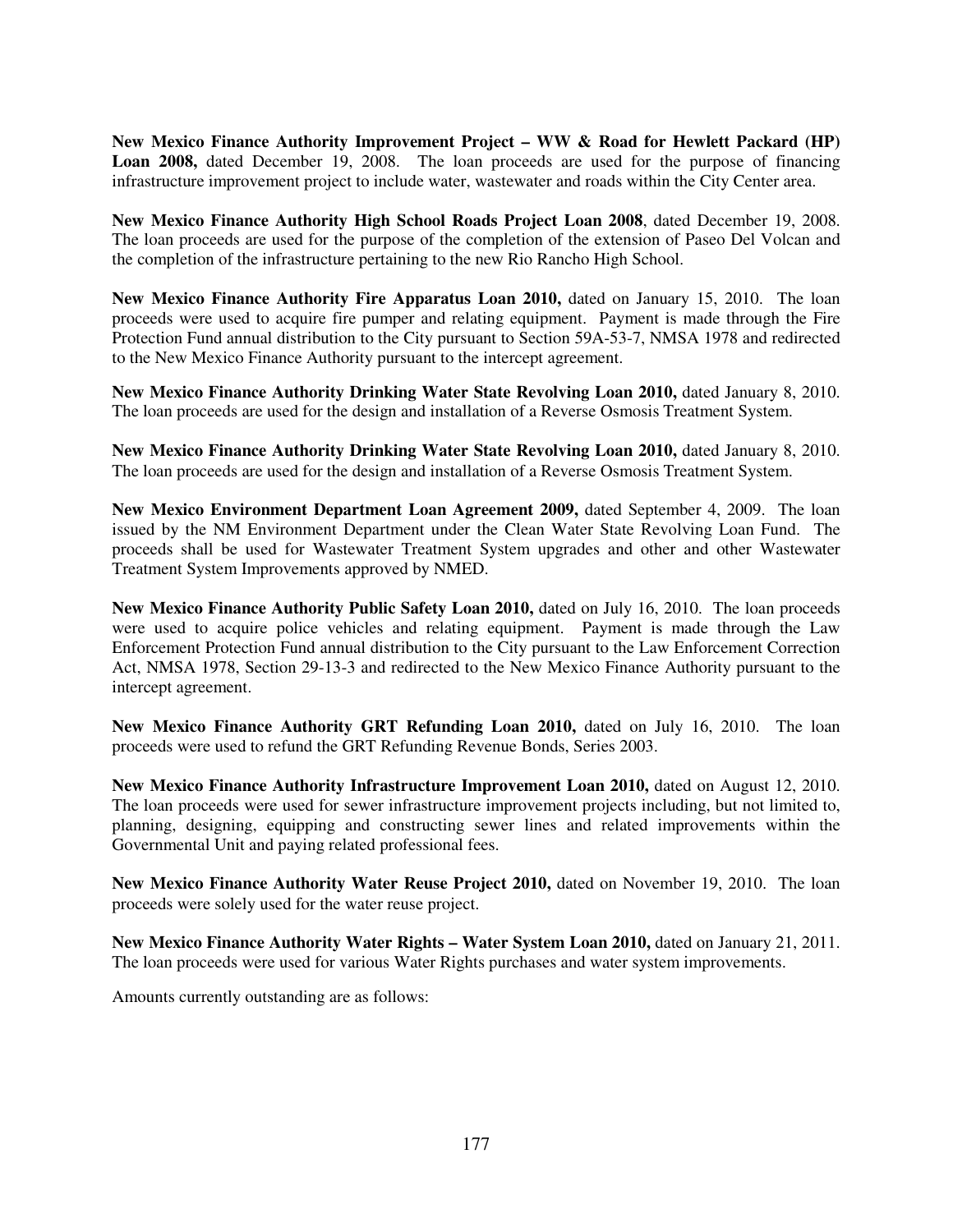| <b>Description</b>                                                                                      | <b>Interest Rate</b> | <b>Amount</b> |
|---------------------------------------------------------------------------------------------------------|----------------------|---------------|
| New Mexico Environment Department Loan<br>Agreement, 2003<br>Due 12/13/2022                             | 3.00%                | \$7,016,240   |
| New Mexico Finance Authority Fire Fighting Equipment<br>Loan Program, Series 2007<br>Due 05/01/2022     | 3.320% to 3.910%     | \$1,335,591   |
| New Mexico Finance Authority HP WW & Roads Project<br>Due 06/01/2028                                    | 4.00% to 5.00%       | \$4,705,000   |
| New Mexico Finance Authority High School Roads Project<br>Due 06/01/2028                                | 1.58% to 5.26%       | \$4,669,000   |
| New Mexico Finance Authority Fire Pumper & Equipment<br>Loan, Series 2010<br>Due 05/01/2022             | 0.980% to 3.220%     | \$308,146     |
| New Mexico Finance Authority Drinking Water State Revolving<br>Fund Loan, Series 2010<br>Due 11/15/2039 | 2.00%                | \$315,713     |
| New Mexico Finance Authority Drinking Water State Revolving<br>Fund Loan, Series 2010<br>Due 11/15/2039 | 1.00%                | \$1,010,000   |
| New Mexico Environment Department Loan<br>Agreement, 2009<br>Due 12/31/2032                             | 3.00%                | \$25,000,000  |
| New Mexico Finance Authority Public Safety Loan<br>Agreement, 2010<br>Due 05/01/2015                    | 1.24%                | \$216,951     |
| New Mexico Finance Authority GRT Refunding Loan<br>Agreement, 2010<br>Due 06/01/2015                    | 1.59%                | \$967,515     |
| New Mexico Finance Authority Infrastructure Improv. Loan<br>Agreement, 2011<br>Due 05/01/2025           | 3.46%                | \$3,715,878   |
| New Mexico Finance Authority Water Reuse Project Loan<br>Agreement, 2010<br>Due 05/01/2030              | 0.25%                | \$390,000     |
| New Mexico Finance Authority Water Rights Purchase Loan<br>Agreement, 2011<br>Due 05/01/2030            | 4.03%                | \$6,725,779   |
| <b>Total</b>                                                                                            |                      | \$56,375,813  |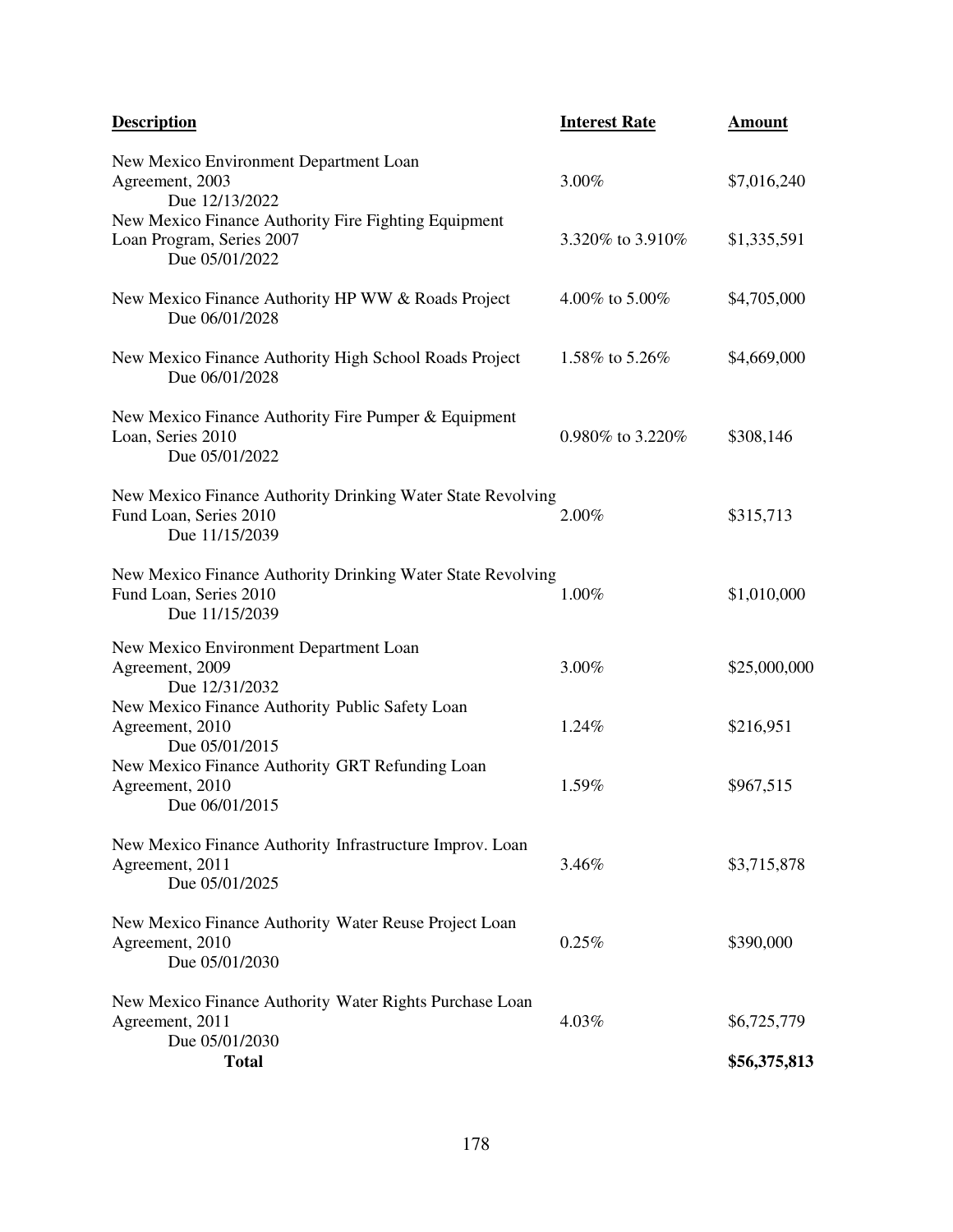New Mexico loan requirements to maturity are as follows:

|              | Period    |             |                 |                      |                       | Amount         | Amount      |
|--------------|-----------|-------------|-----------------|----------------------|-----------------------|----------------|-------------|
| Year         | Ending    | Principle   | <b>Interest</b> | <b>Total P&amp;I</b> | <b>Original Issue</b> | <b>Retired</b> | Outstanding |
| 2012         | 12/02/11  | \$494,379   | \$210,487       | \$704,866            | \$10,486,627          | \$3,964,766    | \$6,521,861 |
| 2013         | 12/02/12  | 509,210     | 195,556         | 734,097              | 10,486,627            | 4,473,976      | 6,012,651   |
| 2014         | 12/02/13  | 524.487     | 180,380         | 704,867              | 10,486,627            | 4,998,463      | 5,488,164   |
| 2015         | 12/02/14  | 540.221     | 164,645         | 704,866              | 10,486,627            | 5,538,684      | 4,947,943   |
| 2016         | 12/02/15  | 556,428     | 148,438         | 704,866              | 10,486,627            | 6095,112       | 4,391,515   |
| $2017 -$     | 12/02/16- |             |                 |                      |                       |                |             |
| 2022         | 12/02/22  | 4,391,515   | 542,547         | 4,934,062            | 10,486,627            | 10,486,627     | $\Omega$    |
| <b>Total</b> |           | \$7,016,240 | \$1,442,153     | \$8,458,393          |                       |                |             |

## **New Mexico Environment Department Wastewater Facility Construction Loan Program 1997**

**New Mexico Finance Authority Fire Fighting Equipment Loan Program, 2007** 

|              | <b>Period</b> |             |                 |                      | Original     | Amount         | Amount         |
|--------------|---------------|-------------|-----------------|----------------------|--------------|----------------|----------------|
| Year         | Ending        | Principle   | <b>Interest</b> | <b>Total P&amp;I</b> | <b>Issue</b> | <b>Retired</b> | Outstanding    |
|              | 11/01/11      | \$0         | \$26,548        | \$26,548             | \$1,649,286  | \$0            | \$1,335,591    |
| 2012         | 05/01/12      | 99,742      | 26,548          | 126,290              | 1,649,286    | 413,437        | 1,235,849      |
|              | 11/01/12      | 0           | 24,693          | 24,693               | 1,649,286    | $\theta$       | 1,235,849      |
| 2013         | 05/01/13      | 103,453     | 24,693          | 128,146              | 1,649,286    | 516,890        | 1,132,396      |
|              | 11/01/13      | 0           | 22,743          | 22,743               | 1,649,286    | $\theta$       | 1,132,396      |
| 2014         | 05/01/14      | 107,353     | 22,743          | 130.096              | 1,649,286    | 624,243        | 1,025,043      |
|              | 11/01/14      | 0           | 19,411          | 19,411               | 1,649,286    | $\theta$       | 1,025,043      |
| 2015         | 05/01/15      | 111,454     | 19,411          | 130,865              | 1,649,286    | 735,697        | 913,589        |
|              | 11/01/15      | 0           | 18,541          | 18,541               | 1,649,286    | $\theta$       | 913,589        |
| 2016         | 05/01/16      | 115,756     | 18,541          | 134,297              | 1,649,286    | 851,453        | 797,833        |
| $2017 -$     | 11/01/16-     |             |                 |                      |              |                |                |
| 2022         | 05/01/22      | 797,833     | 118,446         | 916,279              | 1,649,286    | 1,649,286      | $\overline{0}$ |
| <b>Total</b> |               | \$1,335,591 | \$344,879       | \$1,680,470          |              |                |                |

#### **New Mexico Finance Authority Infrastructure Improvements (HP) Loan, 2008**

|              | <b>Period</b> |                |                 |                      | Original    | Amount         | Amount      |
|--------------|---------------|----------------|-----------------|----------------------|-------------|----------------|-------------|
| Year         | Ending        | Principle      | <b>Interest</b> | <b>Total P&amp;I</b> | Issue       | <b>Retired</b> | Outstanding |
|              | 12/01/11      | \$0            | \$115,219       | \$115,219            | \$5,217,100 | \$0            | \$4,705,000 |
| 2012         | 06/01/12      | 185,000        | 115,219         | 300,219              | 5,217,100   | 697,100        | 4,520,000   |
|              | 12/01/12      | $\overline{0}$ | 111.519         | 111.519              | 5,217,100   | $\Omega$       | 4,520,000   |
| 2013         | 06/01/13      | 195,000        | 111.519         | 306.519              | 5,217,100   | 892,100        | 4,325,000   |
|              | 12/01/13      | 0              | 107.619         | 107,619              | 5,217,100   | 0              | 4,325,000   |
| 2014         | 06/01/14      | 200,000        | 107,619         | 307,619              | 5,217,100   | 1,092,100      | 4,125,000   |
|              | 12/01/14      | $\overline{0}$ | 103,369         | 103,369              | 5,217,100   | 0              | 4,125,000   |
| 2015         | 06/01/15      | 210,000        | 103,369         | 313,369              | 5,217,100   | 1,302,100      | 3,915,000   |
|              | 12/01/15      | 0              | 98,119          | 98,119               | 5,217,100   | $\Omega$       | 3,915,000   |
| 2016         | 06/01/16      | 220,000        | 98,119          | 318,119              | 5.217.100   | 1,522,100      | 3,695,000   |
| $2017 -$     | $12/01/16$ -  |                |                 |                      |             |                |             |
| 2022         | 06/01/2028    | 3,695,000      | 1,313,400       | 5,008,400            | 5,217,100   | 5,217,100      |             |
| <b>Total</b> |               | \$4,705,000    | \$2,385,088     | \$7,507,725          |             |                |             |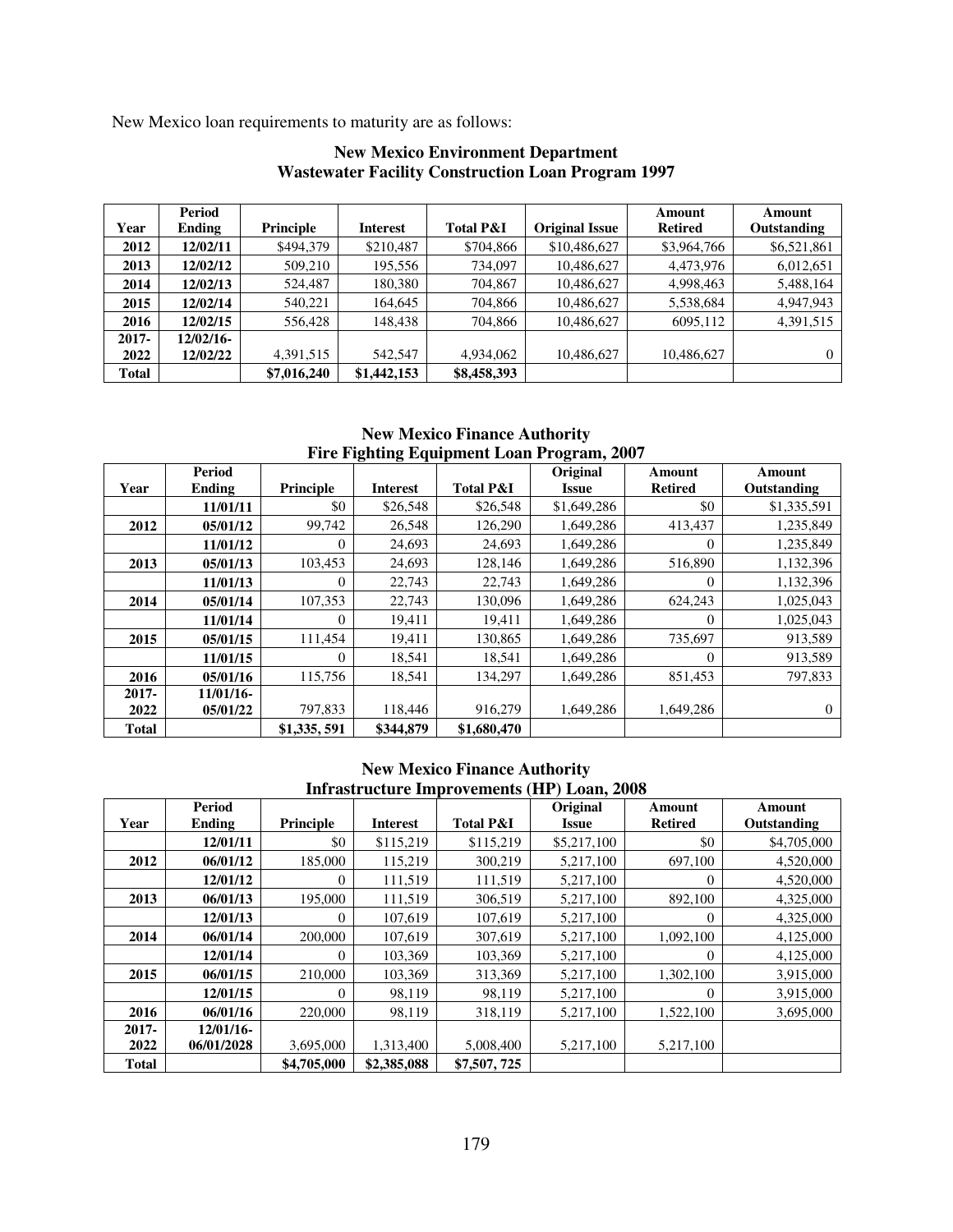|              | <b>Period</b> |                  |                 | $\frac{1}{2}$ $\frac{1}{2}$ $\frac{1}{2}$ $\frac{1}{2}$ $\frac{1}{2}$ $\frac{1}{2}$ $\frac{1}{2}$ $\frac{1}{2}$ $\frac{1}{2}$ $\frac{1}{2}$ $\frac{1}{2}$ $\frac{1}{2}$ $\frac{1}{2}$ $\frac{1}{2}$ $\frac{1}{2}$ $\frac{1}{2}$ $\frac{1}{2}$ $\frac{1}{2}$ $\frac{1}{2}$ $\frac{1}{2}$ $\frac{1}{2}$ $\frac{1}{2}$ | Original    | Amount         | Amount      |
|--------------|---------------|------------------|-----------------|---------------------------------------------------------------------------------------------------------------------------------------------------------------------------------------------------------------------------------------------------------------------------------------------------------------------|-------------|----------------|-------------|
| Year         | Ending        | <b>Principle</b> | <b>Interest</b> | <b>Total P&amp;I</b>                                                                                                                                                                                                                                                                                                | Issue       | <b>Retired</b> | Outstanding |
|              | 12/01/11      | \$0              | \$107,656       | \$107,656                                                                                                                                                                                                                                                                                                           | \$4,669,000 | \$0            | \$4,669,000 |
| 2012         | 06/01/12      | 205,000          | 107.656         | 312,656                                                                                                                                                                                                                                                                                                             | 4,669,000   | 205,000        | 4,464,000   |
|              | 12/01/12      | 0                | 104,479         | 104,479                                                                                                                                                                                                                                                                                                             | 4,669,000   |                | 4,464,000   |
| 2013         | 06/01/13      | 210,000          | 104,479         | 314,479                                                                                                                                                                                                                                                                                                             | 4,669,000   | 415,000        | 4,254,000   |
|              | 12/01/13      | 0                | 101.014         | 101,014                                                                                                                                                                                                                                                                                                             | 4,669,000   | 0              | 4,254,000   |
| 2014         | 06/01/14      | 220,000          | 101,014         | 321,014                                                                                                                                                                                                                                                                                                             | 4,669,000   | 635,000        | 4,034,000   |
|              | 12/01/14      | 0                | 97,197          | 97,197                                                                                                                                                                                                                                                                                                              | 4,669,000   | $\Omega$       | 4,034,000   |
| 2015         | 06/01/15      | 225,000          | 97,197          | 322,197                                                                                                                                                                                                                                                                                                             | 4,669,000   | 860,000        | 3,809,000   |
|              | 12/01/15      | 0                | 93,023          | 93,023                                                                                                                                                                                                                                                                                                              | 4,669,000   | $\theta$       | 3,809,000   |
| 2016         | 06/01/16      | 235,000          | 93,023          | 328,023                                                                                                                                                                                                                                                                                                             | 4,669,000   | 1,095,000      | 3,574,000   |
| $2017 -$     | $12/01/15$ -  |                  |                 |                                                                                                                                                                                                                                                                                                                     |             |                |             |
| 2022         | 06/01/2028    | 3,574,000        | 1,440,224       | 5,014,224                                                                                                                                                                                                                                                                                                           | 4,669,000   | 4,669,000      | $\Omega$    |
| <b>Total</b> |               | \$4,669,000      | \$2,260,915     | \$6,929,915                                                                                                                                                                                                                                                                                                         |             |                |             |

#### **New Mexico Finance Authority High School Roads Project Loan, 2008**

**New Mexico Finance Authority Fire Fighting Equipment Loan Program, 2010** 

|              | Period    |                |                 |                      | Original     | Amount           | Amount       |
|--------------|-----------|----------------|-----------------|----------------------|--------------|------------------|--------------|
| Year         | Ending    | Principle      | <b>Interest</b> | <b>Total P&amp;I</b> | <b>Issue</b> | <b>Retired</b>   | Outstanding  |
|              | 11/01/11  | \$0            | \$3,656         | \$3,656              | \$337,259    | \$0              | \$308,146    |
| 2012         | 05/01/12  | 31,635         | 3,656           | 35,291               | 337,259      | 60,748           | 276,511      |
|              | 11/01/12  | $\Omega$       | 3,445           | 3,445                | 337,259      | $\theta$         | 276,511      |
| 2013         | 05/01/13  | 32,055         | 3,445           | 35,500               | 337,259      | 92,803           | 244,456      |
|              | 11/01/13  | $\overline{0}$ | 3,187           | 3,187                | 337,259      | $\Omega$         | 244,456      |
| 2014         | 05/01/14  | 32,571         | 3,187           | 35,758               | 337,259      | 125,374          | 211,885      |
|              | 11/01/14  | $\theta$       | 2,875           | 2,875                | 337,259      | $\Omega$         | 211,885      |
| 2015         | 05/01/15  | 33,197         | 2,875           | 36,072               | 337,259      | 158,571          | 178,688      |
|              | 11/01/15  | $\theta$       | 2,514           | 2,514                | 337,259      | $\boldsymbol{0}$ | 178,688      |
| 2016         | 05/01/16  | 33,917         | 2,514           | 36,431               | 337,259      | 192,488          | 144,771      |
| $2017 -$     | 11/01/16- |                |                 |                      |              |                  |              |
| 2022         | 05/01/22  | 144,771        | 11,013          | 155,784              | 337,259      | 337,259          | $\mathbf{0}$ |
| <b>Total</b> |           | \$308,146      | \$42,368        | \$350,514            |              |                  |              |

### **New Mexico Finance Authority Drinking Water State Revolving Loan, 2010**

|              | <b>Period</b> |                  |                 |                      | Original  | Amount         | Amount         |
|--------------|---------------|------------------|-----------------|----------------------|-----------|----------------|----------------|
| Year         | Ending        | <b>Principle</b> | <b>Interest</b> | <b>Total P&amp;I</b> | Issue     | <b>Retired</b> | Outstanding    |
|              | 11/15/11      | \$0              | \$3,157         | \$3,157              | \$315,713 | \$0            | \$315,713      |
| 2012         | 05/15/12      | 12.987           | 3,157           | 16.144               | 315,713   | 12,987         | 302,726        |
|              | 11/15/12      | $\theta$         | 3,027           | 3,027                | 315,713   | 0              | 302,726        |
| 2013         | 05/15/13      | 13.248           | 3,027           | 16.275               | 315,713   | 26,235         | 289,478        |
|              | 11/15/13      | 0                | 2,895           | 2,895                | 315,713   | 0              | 289,478        |
| 2014         | 05/15/14      | 13,513           | 2,895           | 16.408               | 315,713   | 39,748         | 275,965        |
|              | 11/15/14      | $\Omega$         | 2,760           | 2,760                | 315,713   | 0              | 275,965        |
| 2015         | 05/15/15      | 13,784           | 2,760           | 16,544               | 315,713   | 53,532         | 262,181        |
|              | 11/15/15      | $\overline{0}$   | 2,622           | 2,622                | 315,713   | $\theta$       | 262,181        |
| 2016         | 05/15/16      | 14.061           | 2,622           | 16,683               | 315,713   | 67,593         | 248,120        |
| $2017 -$     | 11/15/16-     |                  |                 |                      |           |                |                |
| 2031         | 05/15/31      | 248,120          | 41,536          | 289,656              | 315,713   | 315,713        | $\overline{0}$ |
| <b>Total</b> |               | \$315,713        | \$70,457        | \$386,170            |           |                |                |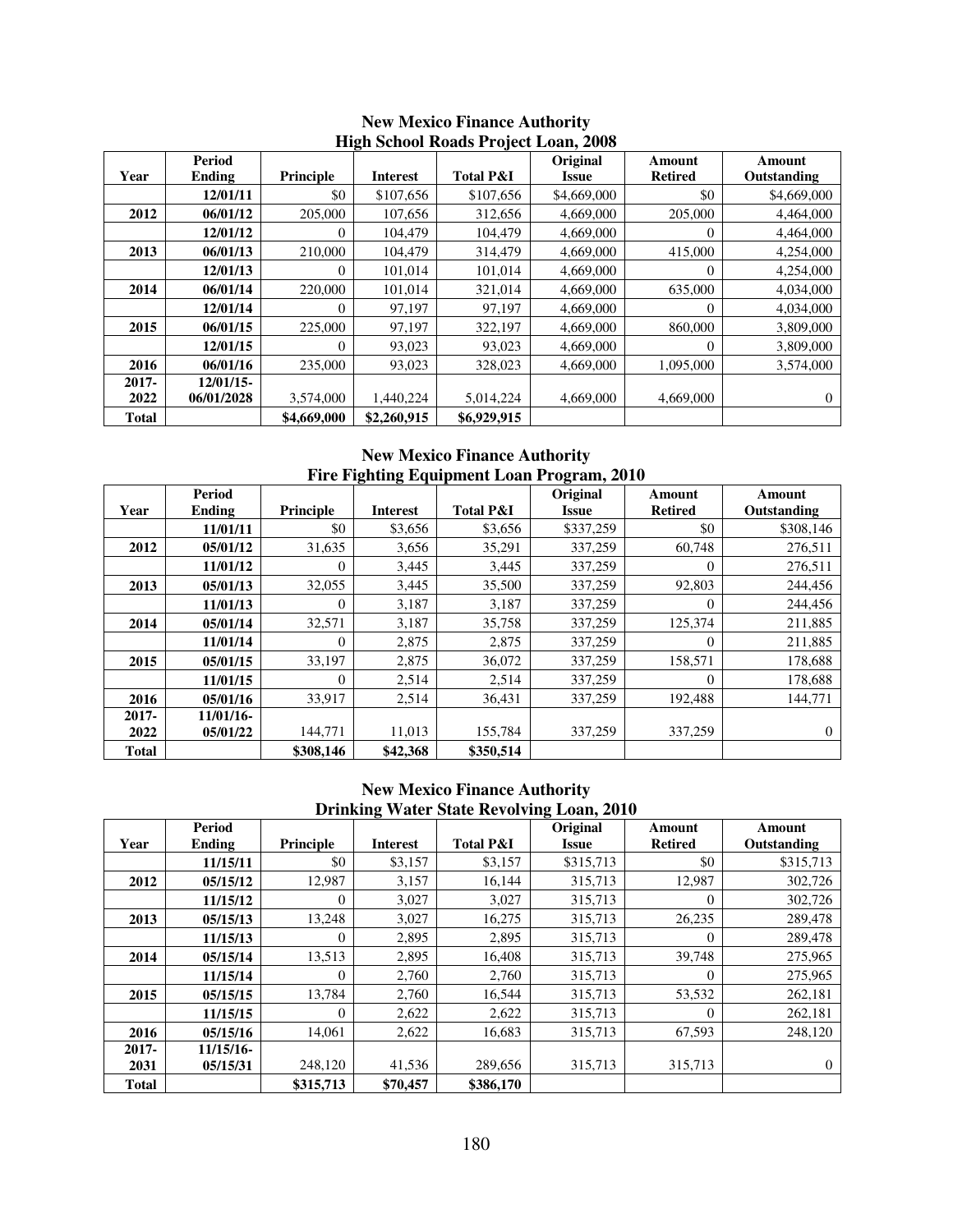|              | <b>Period</b> |                |                 |                      | $\frac{1}{2}$<br>Original | Amount         | Amount       |
|--------------|---------------|----------------|-----------------|----------------------|---------------------------|----------------|--------------|
| Year         | Ending        | Principle      | <b>Interest</b> | <b>Total P&amp;I</b> | Issue                     | <b>Retired</b> | Outstanding  |
|              | 11/15/11      | \$0            | \$5,051         | \$5,051              | \$1,010,000               | \$0            | \$1,010,000  |
| 2012         | 05/15/12      | 45,856         | 5,051           | 50,907               | 1,010,000                 | 45,856         | 964,144      |
|              | 11/15/12      | $\overline{0}$ | 4,822           | 4,822                | 1,010,000                 | 0              | 964,144      |
| 2013         | 05/15/13      | 46,316         | 4,822           | 51,138               | 1,010,000                 | 92,172         | 917,828      |
|              | 11/15/13      | $\overline{0}$ | 4,589           | 4,589                | 1,010,000                 | $\Omega$       | 917,828      |
| 2014         | 05/15/14      | 46,783         | 4,589           | 51,372               | 1,010,000                 | 138,955        | 871,045      |
|              | 11/15/14      | $\mathbf{0}$   | 4,355           | 4,355                | 1,010,000                 | 0              | 871,045      |
| 2015         | 05/15/15      | 47,252         | 4,355           | 51,607               | 1,010,000                 | 186,207        | 823,793      |
|              | 11/15/15      | $\theta$       | 4,119           | 4,119                | 1,010,000                 | 0              | 823,793      |
| 2016         | 05/15/16      | 47,725         | 4,119           | 51,844               | 1.010.000                 | 233,932        | 776,068      |
| $2017 -$     | 11/15/16-     |                |                 |                      |                           |                |              |
| 2031         | 05/15/31      | 776,068        | 63,530          | 839,598              | 1.010.000                 | 1,010,000      | $\mathbf{0}$ |
| <b>Total</b> |               | \$1,010,000    | \$109,403       | \$1,119,403          |                           |                |              |

#### **New Mexico Finance Authority Drinking Water State Revolving Loan, 2010**

## **New Mexico Finance Authority New Mexico Environment Department**

|       | Period    |              |             |                      |                       | Amount         | Amount       |
|-------|-----------|--------------|-------------|----------------------|-----------------------|----------------|--------------|
| Year  | Ending    | Principle    | Interest    | <b>Total P&amp;I</b> | <b>Original Issue</b> | <b>Retired</b> | Outstanding  |
| 2012  | 12/02/11  | \$0          | \$0         | \$0                  | \$25,000,000          | \$0            | \$25,000,000 |
| 2013  | 12/02/12  | 930.393      | 750,000     | 1,680,393            | 25,000,000            | 930,393        | 24,069,607   |
| 2014  | 12/02/13  | 958,304      | 722,088     | 1,680,393            | 25,000,000            | 1,888,697      | 23,111,303   |
| 2015  | 12/02/14  | 987,054      | 693,339     | 1,680,393            | 25,000,000            | 2,875,751      | 22,124,249   |
| 2016  | 12/02/15  | 1,016,665    | 663,727     | 1,680,392            | 25,000,000            | 3,892,416      | 21,107,584   |
| 2016- | 12/02/15- |              |             |                      |                       |                |              |
| 2032  | 12/02/32  | 21,107,584   | 5,778,699   | 26,886,283           | 25,000,000            | 25,000,000     | 0            |
| Total |           | \$25,000,000 | \$8,607,854 | \$33,607,854         |                       |                |              |

## **New Mexico Finance Authority Public Safety Loan, 2010**

|              | <b>Period</b> |           |                 |                      |                       | Amount         | Amount      |
|--------------|---------------|-----------|-----------------|----------------------|-----------------------|----------------|-------------|
| Year         | Ending        | Principle | <b>Interest</b> | <b>Total P&amp;I</b> | <b>Original Issue</b> | <b>Retired</b> | Outstanding |
|              | 11/01/11      | \$0       | \$1,535         | \$1,535              | \$269,990             | \$0            | \$216,951   |
| 2012         | 05/01/12      | 53,341    | 1,536           | 54,877               | 269,990               | 106,380        | 163,610     |
|              | 11/01/12      | $\theta$  | 1.303           | 1,303                | 269,990               | $\Omega$       | 163,610     |
| 2013         | 05/01/13      | 53,805    | 1,303           | 55,108               | 269,990               | 160,185        | 109,805     |
|              | 11/01/13      | $\Omega$  | 970             | 970                  | 269,990               | $\Omega$       | 109,805     |
| 2014         | 05/01/14      | 54,472    | 970             | 55,442               | 269,990               | 214,657        | 55,333      |
|              | 11/01/14      | $\theta$  | 540             | 540                  | 269,990               | $\Omega$       | 55,333      |
| 2015         | 05/01/15      | 55,333    | 540             | 55,873               | 269,990               | 269,990        | $\theta$    |
| <b>Total</b> |               | \$216,951 | \$8,696         | \$225,647            |                       |                |             |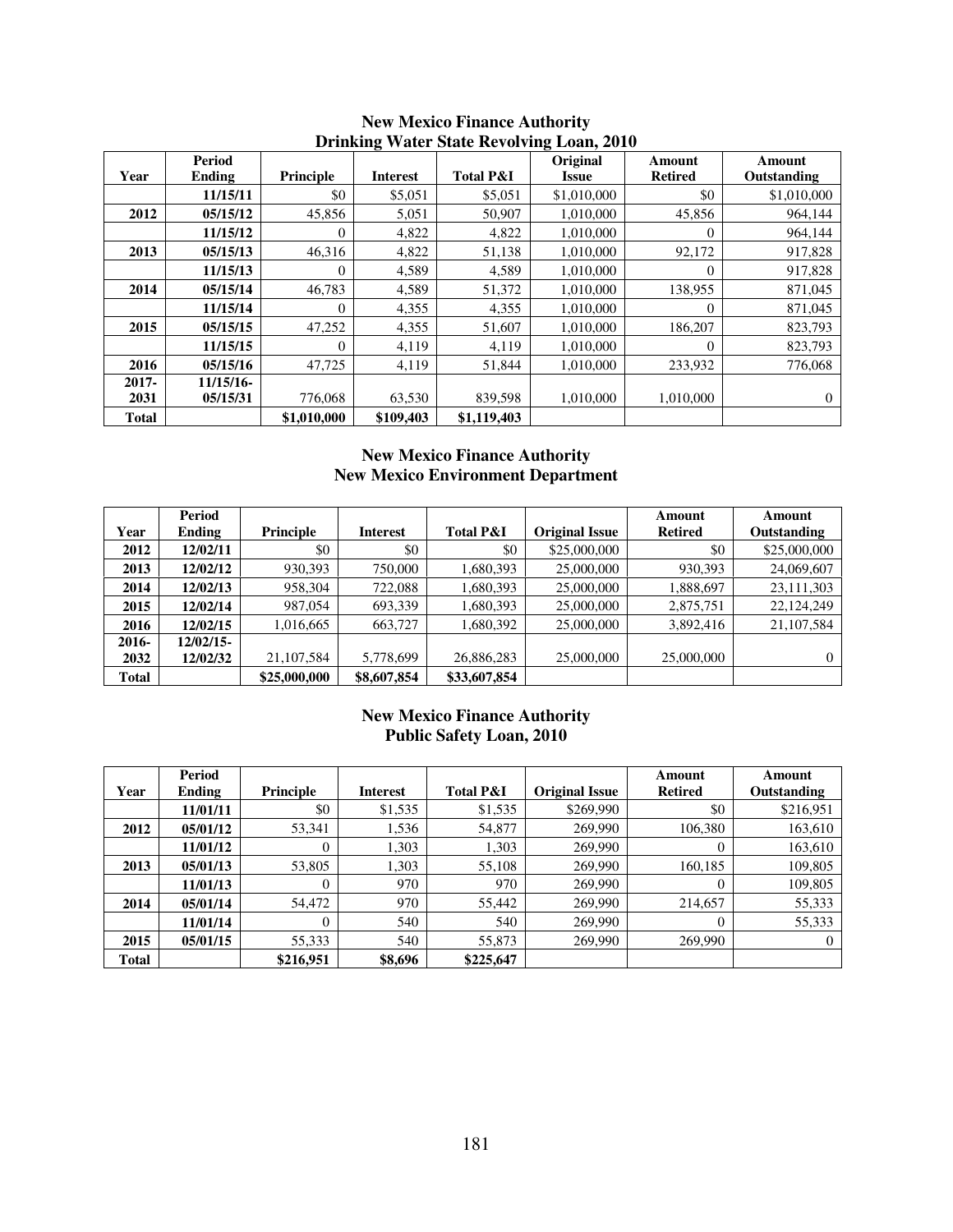|              | ONT KURIKING LOAN, LOTO |                |                 |                      |                       |                |             |  |  |  |
|--------------|-------------------------|----------------|-----------------|----------------------|-----------------------|----------------|-------------|--|--|--|
|              | Period                  |                |                 |                      |                       | Amount         | Amount      |  |  |  |
| Year         | Ending                  | Principle      | <b>Interest</b> | <b>Total P&amp;I</b> | <b>Original Issue</b> | <b>Retired</b> | Outstanding |  |  |  |
|              | 12/01/11                | \$0            | \$7,709         | \$7,709              | \$967,515             | \$0            | \$967,515   |  |  |  |
| 2012         | 06/01/12                | $\theta$       | 7.709           | 7,709                | 967,515               | $\theta$       | 967,515     |  |  |  |
|              | 12/01/12                | 0              | 7,709           | 7,709                | 967,515               |                | 967,515     |  |  |  |
| 2013         | 06/01/13                | 317,724        | 7,709           | 325,433              | 967,515               | 317,724        | 649,791     |  |  |  |
|              | 12/01/13                | $\overline{0}$ | 5,740           | 5,740                | 967,515               | $\Omega$       | 649,791     |  |  |  |
| 2014         | 06/01/14                | 322,109        | 5,740           | 327,849              | 967,515               | 639,833        | 327,682     |  |  |  |
|              | 12/01/14                | $\Omega$       | 3,195           | 3,195                | 967,515               | $\Omega$       | 327,682     |  |  |  |
| 2015         | 06/01/15                | 327,682        | 3,195           | 55,873               | 967,515               | 967,515        | 0           |  |  |  |
| <b>Total</b> |                         | \$967,515      | \$54,707        | \$1,022,222          |                       |                |             |  |  |  |

### **New Mexico Finance Authority GRT Refunding Loan, 2010**

## **New Mexico Finance Authority Infrastructure Improvements, 2010**

|              | <b>Period</b> |             |                 |                      |                       | Amount         | Amount      |
|--------------|---------------|-------------|-----------------|----------------------|-----------------------|----------------|-------------|
| Year         | Ending        | Principle   | <b>Interest</b> | <b>Total P&amp;I</b> | <b>Original Issue</b> | <b>Retired</b> | Outstanding |
|              | 11/01/11      | \$0         | \$55,887        | \$55,887             | \$3,942,260           | \$0            | \$3,715,878 |
| 2012         | 05/01/12      | 227,921     | 55,887          | 283,808              | 3,942,260             | 454.303        | 3,487,957   |
|              | 11/01/12      | $\theta$    | 54,725          | 54,725               | 3,942,260             | $\Omega$       | 3,487,957   |
| 2013         | 05/01/13      | 230,246     | 54,725          | 284,971              | 3,942,260             | 684,549        | 3,257,711   |
|              | 11/01/13      | $\Omega$    | 53,171          | 53,171               | 3,942,260             | $\Omega$       | 3,257,711   |
| 2014         | 05/01/14      | 233,354     | 53,171          | 286,525              | 3,942,260             | 917,903        | 3,024,357   |
|              | 11/01/14      | $\theta$    | 51,187          | 51,187               | 3,942,260             | $\Omega$       | 3,024,357   |
| 2015         | 05/01/15      | 237,321     | 51,187          | 242,439              | 3,942,260             | 1,155,224      | 2,487,036   |
|              | 11/01/15      | $\theta$    | 48,743          | 48,743               | 3,942,260             | $\Omega$       | 2,487,036   |
| 2016         | 05/01/16      | 242,210     | 48,743          | 290,953              | 3,942,260             | 1,397,434      | 2,544,826   |
| 2016-        | 11/01/16-     |             |                 |                      |                       |                |             |
| 2025         | 05/01/25      | 2,544,826   | 512,440         | 3,057,266            | 3,942,260             |                |             |
| <b>Total</b> |               | \$3,715,878 | \$1,039,866     | \$4,755,744          |                       |                |             |

## **New Mexico Finance Authority Water Reuse Project, 2010**

|              | Period       |           |          |                      |                       | Amount         | Amount      |
|--------------|--------------|-----------|----------|----------------------|-----------------------|----------------|-------------|
| Year         | Ending       | Principle | Interest | <b>Total P&amp;I</b> | <b>Original Issue</b> | <b>Retired</b> | Outstanding |
| 2012         | 05/01/12     | \$38,130  | \$1,447  | \$39,577             | \$390,000             | \$38,130       | \$351,870   |
| 2013         | 05/01/13     | 19,136    | 880      | 20.016               | 390,000               | 57,266         | 332,734     |
| 2014         | 05/01/14     | 19,184    | 832      | 20.016               | 390,000               | 76.450         | 313,550     |
| 2015         | 05/01/15     | 19,232    | 784      | 20,016               | 390,000               | 95,682         | 294,318     |
| 2016         | 05/01/16     | 19.280    | 736      | 20.016               | 390,000               | 114,962        | 275,038     |
| $2017 -$     | $05/01/17$ - |           |          |                      |                       |                |             |
| 2030         | 05/01/30     | 275,038   | 5,185    | 280,223              | 390,000               | 390,000        | 0           |
| <b>Total</b> |              | \$390,000 | \$9,864  | \$399,864            |                       |                |             |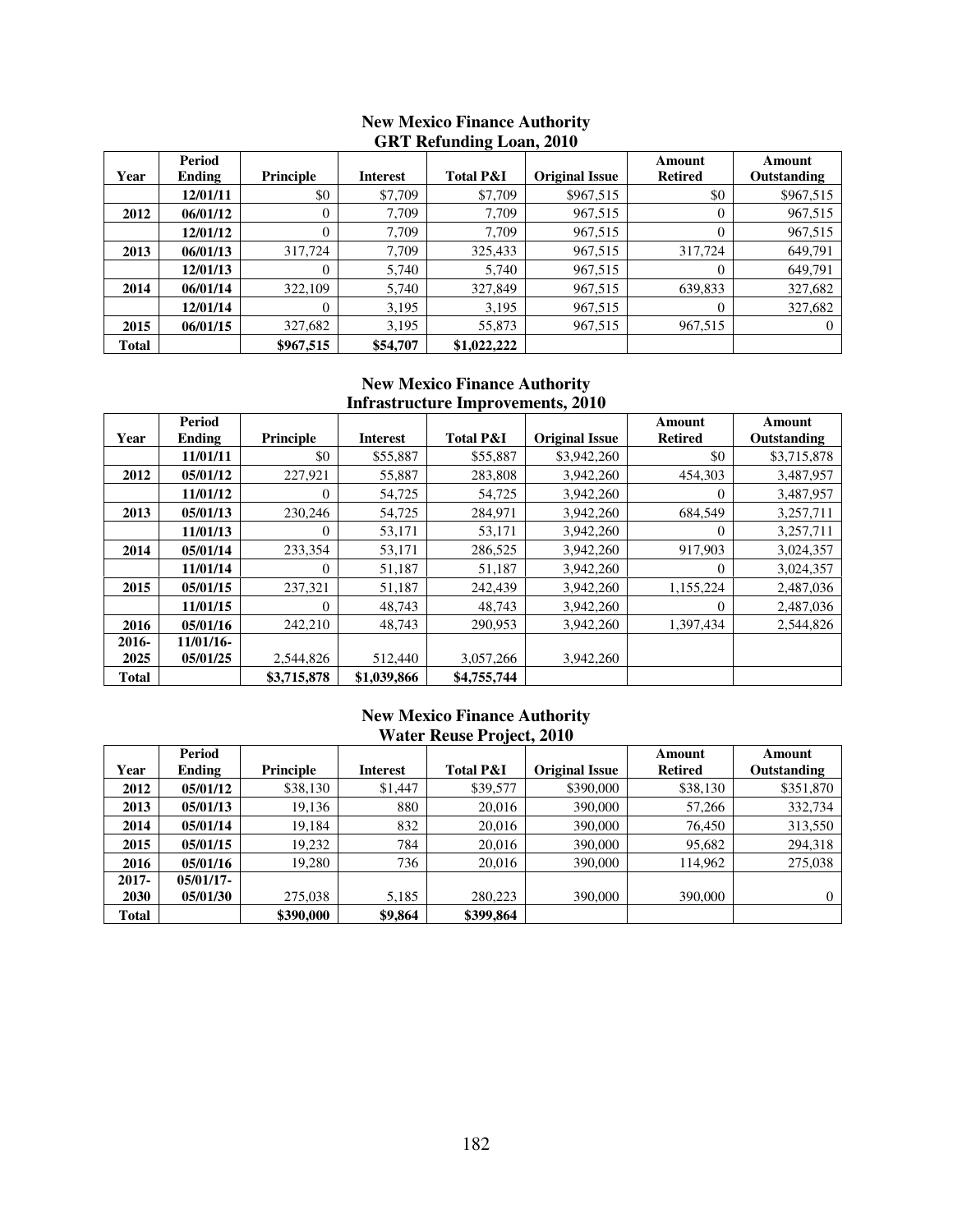|              | $v$ an Nights, 2011 |             |                 |                      |                       |                |             |  |  |  |
|--------------|---------------------|-------------|-----------------|----------------------|-----------------------|----------------|-------------|--|--|--|
|              | Period              |             |                 |                      |                       | Amount         | Amount      |  |  |  |
| Year         | Ending              | Principle   | <b>Interest</b> | <b>Total P&amp;I</b> | <b>Original Issue</b> | <b>Retired</b> | Outstanding |  |  |  |
|              | 11/01/11            | \$0         | \$117,740       | \$117,740            | \$7,000,000           | \$0            | \$6,725,779 |  |  |  |
| 2012         | 05/01/12            | 276,004     | 117,740         | 393,744              | 7,000,000             | 550,225        | 6,449,775   |  |  |  |
|              | 11/01/12            |             | 116,470         | 116,470              | 7,000,000             | $\Omega$       | 6,449,775   |  |  |  |
| 2013         | 05/01/13            | 278,004     | 116,470         | 394,474              | 7,000,000             | 828,229        | 6,171,771   |  |  |  |
|              | 11/01/13            |             | 114,729         | 114,729              | 7,000,000             | $\Omega$       | 6,171,771   |  |  |  |
| 2014         | 05/01/14            | 282,025     | 114,729         | 396,754              | 7,000,000             | 1,110,254      | 5,889,746   |  |  |  |
|              | 11/01/14            |             | 112,501         | 112,501              | 7,000,000             | $\Omega$       | 5,889,746   |  |  |  |
| 2015         | 05/01/15            | 286,481     | 112,501         | 398,982              | 7,000,000             | 1,396,735      | 5,603,265   |  |  |  |
|              | 11/01/15            |             | 109,765         | 109,765              | 7,000,000             | $\Omega$       | 5,603,265   |  |  |  |
| 2016         | 05/01/16            | 291,953     | 109,765         | 7,563,047            | 7,000,000             | 1,688,688      | 5,310,773   |  |  |  |
| $2017 -$     | $11/01/16$ -        |             |                 |                      |                       |                |             |  |  |  |
| 2030         | 05/01/30            | 5,310,773   | 1,850,012       | 7,160,785            | 7,000,000             | 7,000,000      |             |  |  |  |
| <b>Total</b> |                     | \$6,725,779 | \$2,992,427     | \$9,718,206          |                       |                |             |  |  |  |

#### **New Mexico Finance Authority Water Rights, 2011**

## **SPECIAL ASSESSMENT BONDS**

Special Assessment Bonds are used to construct projects within special assessment districts created by the City after property owners within these districts agree to be assessed for the costs of debt service on these bonds. Payments made by the assessed property owners within the districts are pledged to pay the debt service on the bonds. In the event of default by a property owner, the lien created by the assessment is sold at public auction and the proceeds are used to offset the defaulted assessment.

As trustee for improvement districts, the City is solely responsible for collection of assessments levied against the owners of property within the improvement districts and for disbursement of these amounts for retirement of the respective bonds issued to finance the improvements. The City is not obligated in any manner to pay the debt service payments on the Special Assessment Bonds with any general or other funds of the City. Special Assessment Bonds payable at June 30, 2011 were \$13,841,263.